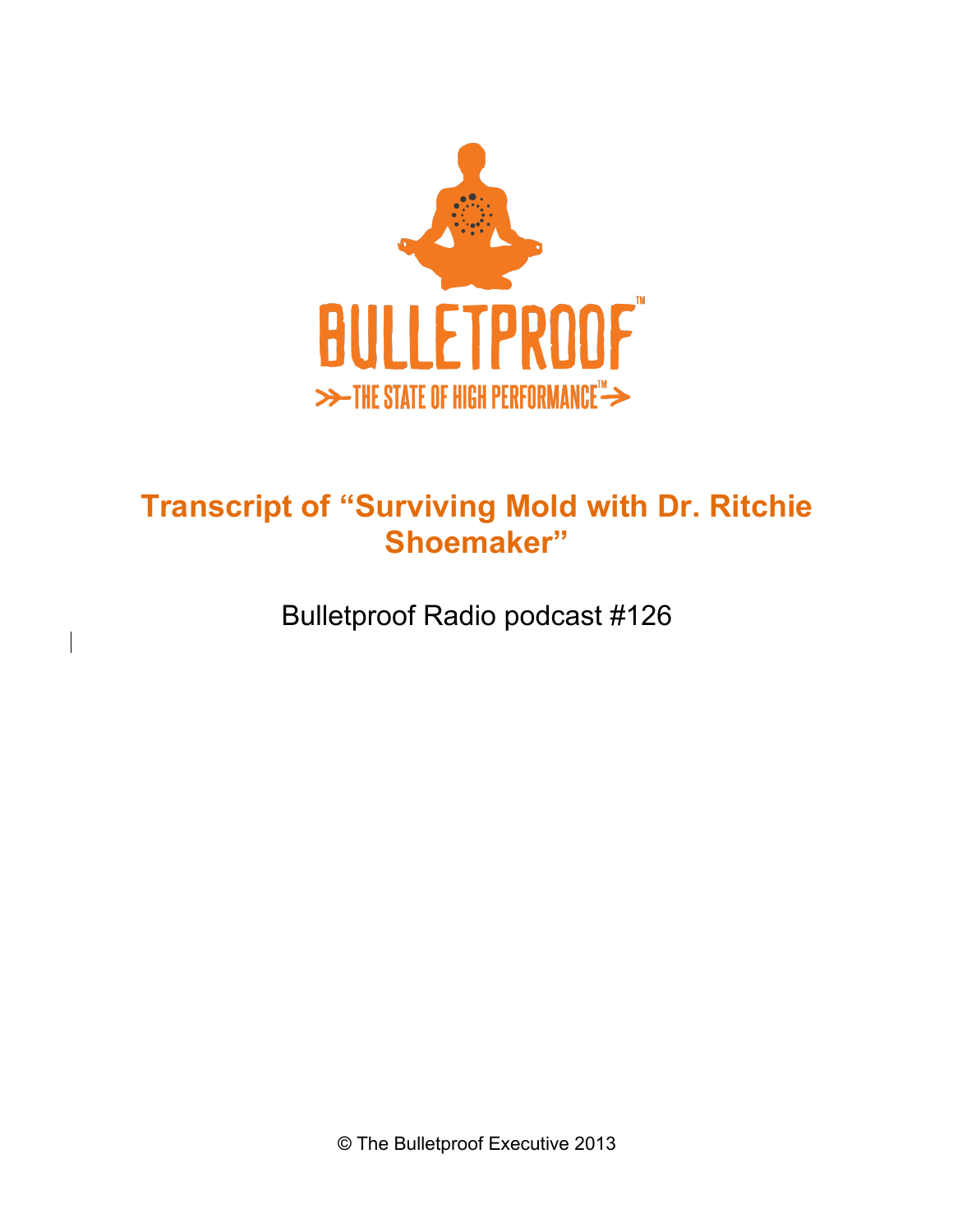

### Warning and Disclaimer

The statements in this report have not been evaluated by the FDA (U.S. Food & Drug Administration).

Information provided here and products sold on bulletproofexec.com and/or upgradedself.com and/or betterbabybook.com are not intended to diagnose, treat, cure, or prevent any disease.

The information provided by these sites and/or by this report is not a substitute for a face-to-face consultation with your physician, and should not be construed as medical advice of any sort. It is a list of resources for further self-research and work with your physician.

We certify that at least one statement on the above-mentioned web sites and/or in this report is wrong. By using any of this information, or reading it, you are accepting responsibility for your own health and health decisions and expressly release The Bulletproof Executive and its employees, partners, and vendors from from any and all liability whatsoever, including that arising from negligence.

Do not run with scissors. Hot drinks may be hot and burn you.

# If you do not agree to the above conditions, please do not read further and delete this document.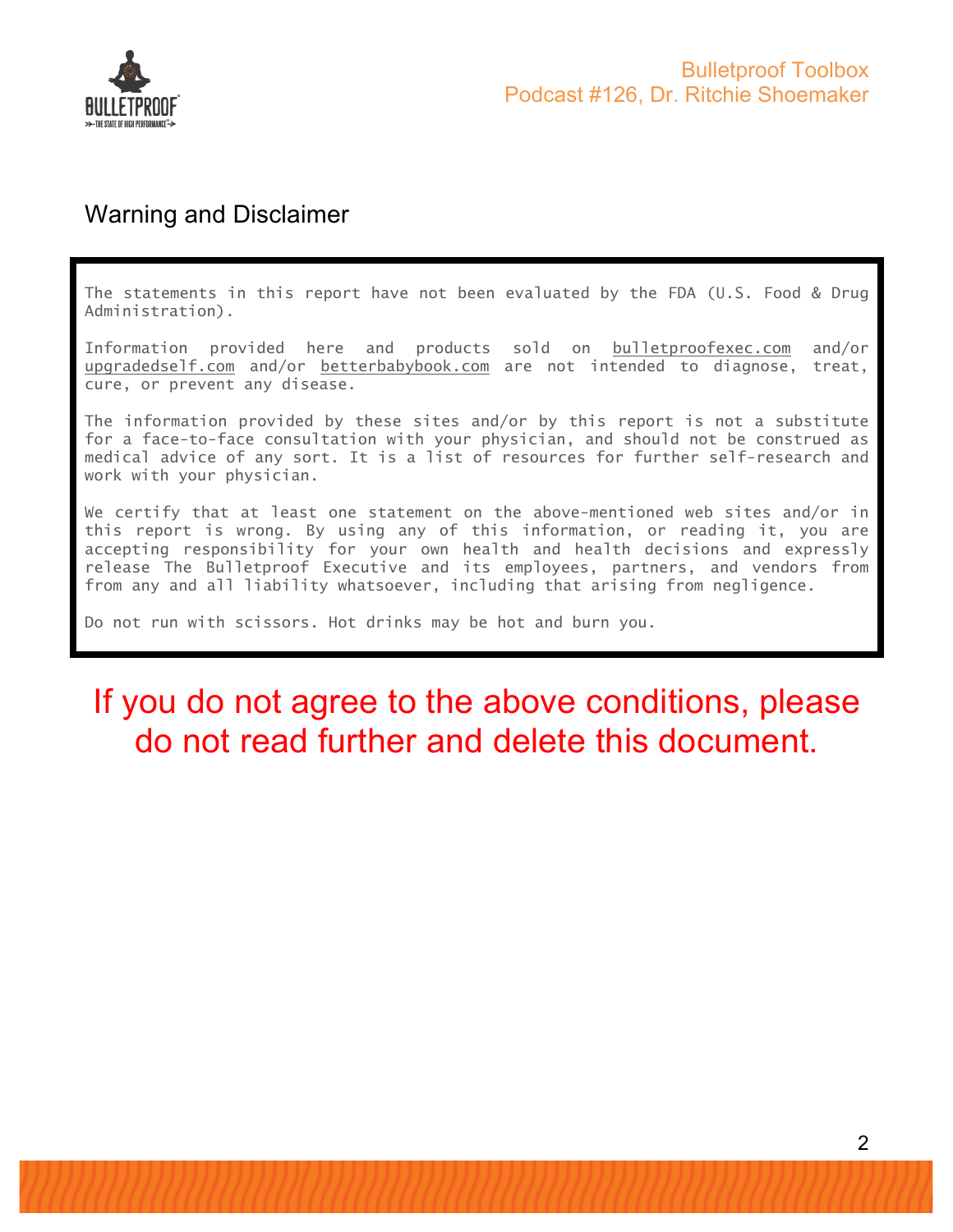

Dave: Everyone, it's Dave Asprey with Bulletproof Executive Radio. Today's Cool Fact of the Day is that vinegar can kill tuberculosis and mycobacteria even better than bleach. Researchers found that the active ingredient in vinegar, which is called acetic acid, outperforms chlorine bleach, which itself can be toxic. Using a supermarket grade, 6% solution for 30 minutes wiped out even the most drug-resistant mycobacterium, tuberculosis, which means maybe vinegar is useful for something besides tasting good.

> Today's guest on the show is someone I'm fortunate to be talking with. It's Dr. Ritchie Shoemaker. Ritchie Shoemaker changed my life because he wrote a book called Mold Warriors a while back. If you've been listening for a while, you know I had Lyme Disease and you know I've been exposed to toxic molds and, you know, I'm a bit of a canary.

> It was Dr. Shoemaker's explanation of complex inflammatory pathways in the gut, along with some treatment modalities that led me, in part, to recover a lot of my health. The knowledge that Dr. Shoemaker has put together, if you're working with biotoxin illnesses, throughout his career is impressive and almost shocking when you hear about all the work he's done.

> Dr. Shoemaker, your most recent book is Surviving Molds. It's also a profoundly good book, even for those who are not sick with mold today, just about how to build a house that's appropriate. Thank you for coming on the show. It is an honor to have you.

Dr. Shoemaker: Thank you for your kind words. It's a pleasure to see you on Skype, and I've heard of you and this is going to be fun. We've got a lot of good energy to share today.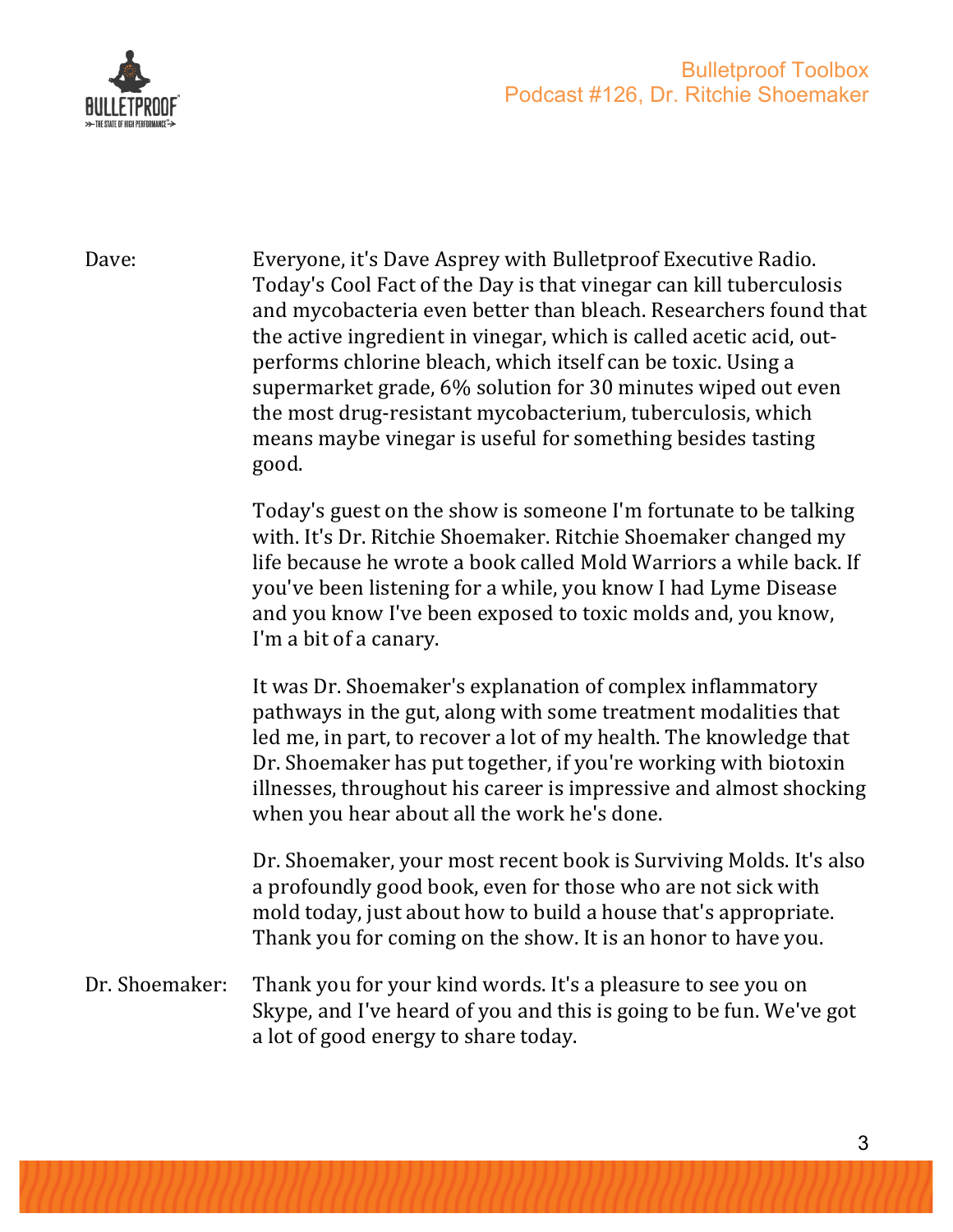

Dave: I think so. You've written several books on mold and tell me about Surviving Mold, the most recent one. What motivated you to write it?

Dr. Shoemaker: I had so much that I had learned since I published Mold Warriors in 2005 and there were so many pieces to the puzzle that were left out that it was pretty clear that it was time to try to put some time into expanding careful attention to detail on remediation and looking more carefully at how, in my mind, the US agencies have kind of let us down as far as proper evaluation of sick people inside water-damaged buildings and it was time to really say what the status of treatment was.

> In 2010 when I published Surviving Mold, we were just getting started with a paper on use, for example, of vasoactive intestinal polypeptide, or VIP, and since that book was published, we now have 18 months follow-up on our VIP cohort. We picked the worst folks, quite frankly, Dave. As well as you're doing, you wouldn't have qualified for the study. Maybe when you were initially ill you would have, but nonetheless, with VIP we had two questions: Does the drug work long-term and is it safe long-term. I guess that's four questions. The answer to all those questions was, yes, it does, and we're able to show rather phenomenal safety and we found some problems with VIP that you can't use it for this and you can't use it for that if you have pre-existing conditions of different kinds.

If you've met all the criteria, VIP truly was just what the doctor ordered. When Surviving Mold came out, it was like, this looks pretty good and now where we are is, jeez, how can we let people walk around without regulation of inflammation from things like VIP. We're using VIP in some hands with docs that are not retired, quite frankly, to overcome some additional obstacles and we're looking at those to create races of supermen, in the sense that ...

Dave: (laughs)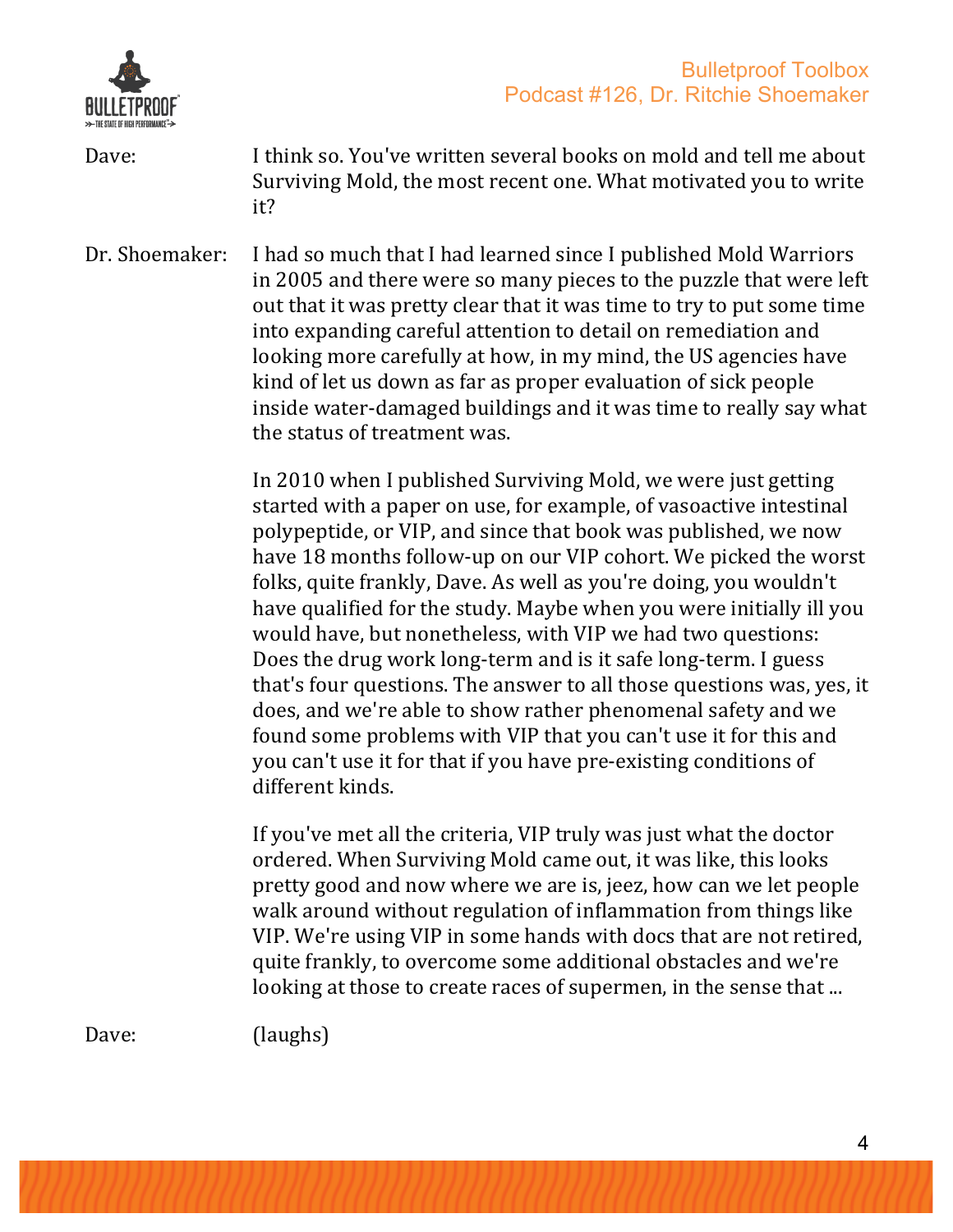

| Dr. Shoemaker: | No. No kidding. You can improve exercise tolerance, you can<br>improve cognition. It is genomically active and Dave, boy, that's<br>another talk for another day. The real issue is that we can look at<br>fingerprints of what inflammation is doing, not just in your brain,<br>we talked about before the show, but also in human gene<br>expression.                                                                                                                                                                                                                                                          |
|----------------|-------------------------------------------------------------------------------------------------------------------------------------------------------------------------------------------------------------------------------------------------------------------------------------------------------------------------------------------------------------------------------------------------------------------------------------------------------------------------------------------------------------------------------------------------------------------------------------------------------------------|
|                | Mold Warriors was a good start, I thought. My mom liked it, my<br>grandmother liked it and all that, but Surviving Mold, my wife just<br>says, "Look, do not write another 500-page book," and I said,<br>"Okay, I didn't. It's 800 pages." Mold in Peace is what we call that<br>one. The next book is getting ready to come out maybe this<br>coming year and it's going to be looking back as now that I've<br>looked death in the face with my own illnesses from mold, and<br>that, fortunately, has left me alone for a bit, where do we go from<br>here? Where we go from here is inside the human genome. |
| Dave:          | Yes. What percentage of people are particularly sensitive to mold,<br>in your experience as a 30-year practicing physician focusing on<br>mold and other environmental illness?                                                                                                                                                                                                                                                                                                                                                                                                                                   |
| Dr. Shoemaker: | We have collected statistics on over 10,000 cases and 2,000<br>controls and we've looked at the genetic makeup that these folks<br>have. The immune response genes are HLADR, a series of [varies]<br>00:05:35] on Chromosome 6 that are understudied but<br>remarkable in what they're doing as far as taking a foreign<br>particle, an antigen, and processing it so that our immune<br>response can make an antibody to it.                                                                                                                                                                                    |
|                | In this group of HLADR we see consistently 24, 25% of people can<br>not make adequate antibody responses, and they're the ones that<br>comprise over 95% of people who have an illness from water-<br>damaged buildings. You're going to say, "Well, jeez, 95 is not 100."<br>Biology is not 100%. You can get sick without HLA susceptibility,<br>but genetics is huge. Here you are, a young man, I'm going to be<br>saying to you, "We know that you're better, but you were ill.<br>What's your HLA and then what's the HLA of your kids?"                                                                    |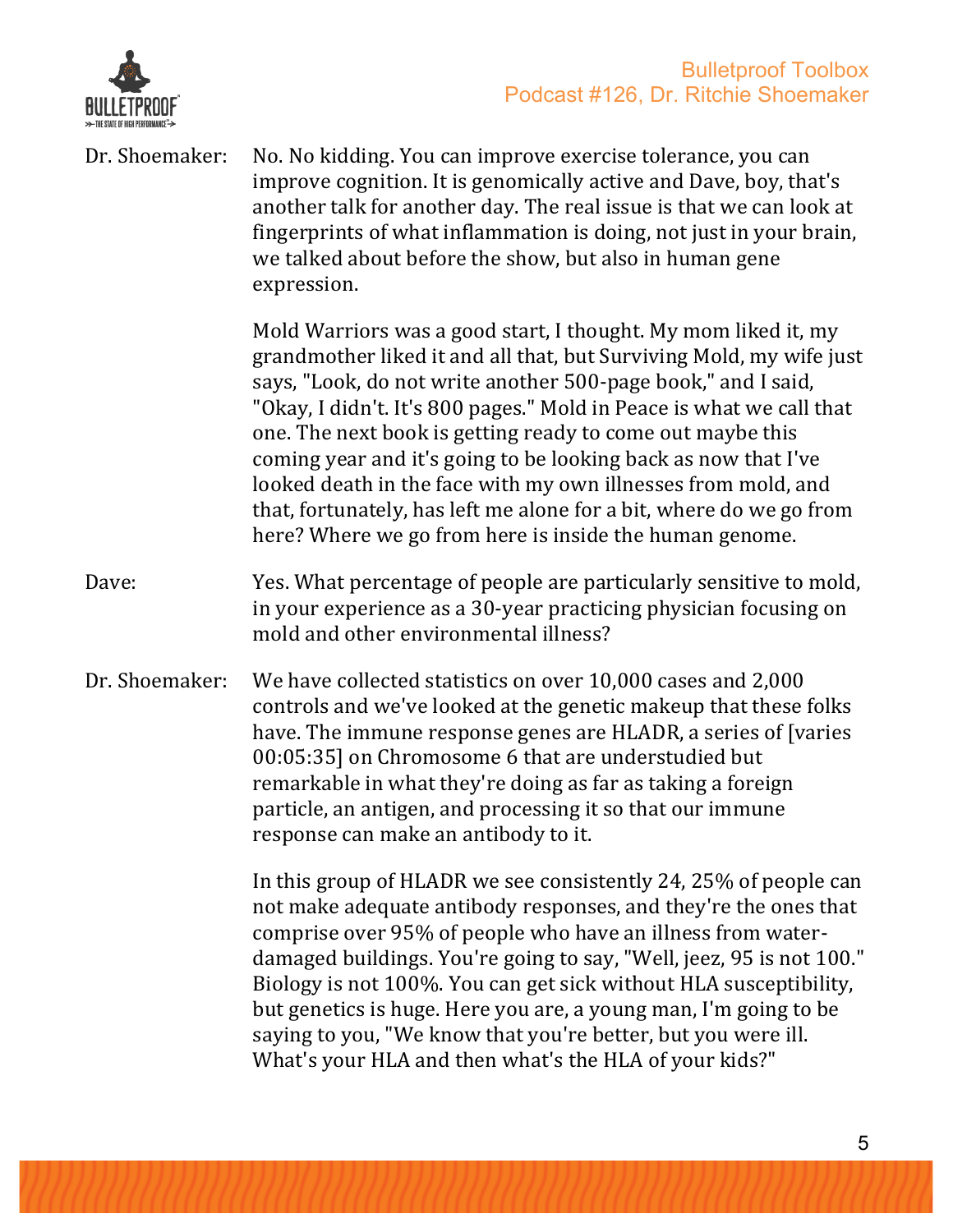

Dave: In my experience, being the one in four who gets completely whacked upside the head by a moldy environment, one you don't know you're in, the first time, especially, all of a sudden life falls apart. I remember going to the doctor and saying, "I feel like I've been poisoned. Nothing works. I'm wrecked." The other people, though, they go into these moldy environments, they mount an immune response but it comes at biological cost and it comes out of their cognitive function first and then maybe they just get a cold. They get a response that isn't free. None of us are healthier from being in moldy environments. Some of us are more resilient than others, but by removing this from our environment, you free up resources to do something else useful with life. That's part of the whole Bulletproof thing.

- Dr. Shoemaker: That's absolutely important information. When people have some so-called minor symptoms with acute exposure that resolve with removal, we might say, "Well, you had an allergy, or you had this or that." Basically what you had was, your idea of being bulletproof, is that you were shot and hit. Granted, you were hit in some sort of Kevlar vest, so you're only knocked down on the ground, you got up and you're not dead.
- Dave: Right. That's perfectly said. That's the right image there. When I work with people who don't have those genes, or at least don't appear to, because they can go into places that would really give me a full, my forehead swells up and I feel like crap when I go in there and I go through a detox protocol, they still don't do as well. "Oh, I've got a headache and I've got a sore throat, but I'm fine the next week," and they're back in the saddle without taking activated charcoal or anything else.

We're talking about breathing mold and damaged buildings and genetics. One in four people are at serious risk and the rest of us have various degrees of performance decline that happens in the presence of this. What about food molds?

#### Dr. Shoemaker: In litigation, one of the common ploys of defense interest trying to say the apartment that was not taken care of properly and the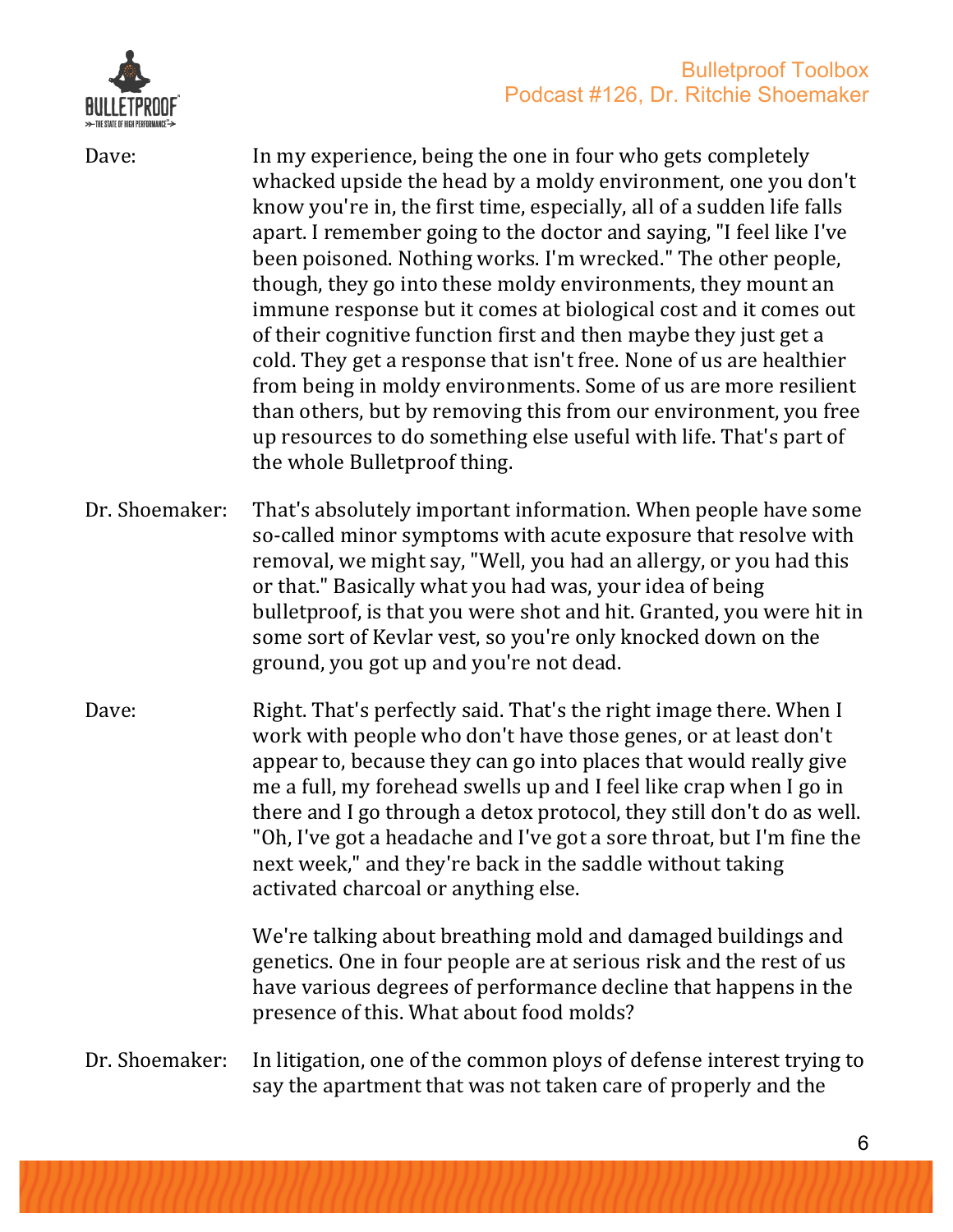

|                | mold on the shoes and the mold in the kitchen and the mold in the<br>closet, "Well, that's not the problem. Yes, there was an illness but<br>it was all from eating mold." You had an esteemed group of<br>practitioners, set up their own college, its not a board, the<br>American College of Occupational Environmental Medicine, said,<br>"No, mycotoxins need to come to a certain level to make people<br>sick," and we all snicker, snicker, snicker, saying, "What a bunch of<br>garbage that is." Then they say, "Because you never get that level,<br>the illness comes from ingestion." |
|----------------|----------------------------------------------------------------------------------------------------------------------------------------------------------------------------------------------------------------------------------------------------------------------------------------------------------------------------------------------------------------------------------------------------------------------------------------------------------------------------------------------------------------------------------------------------------------------------------------------------|
|                | That became one of the ploys that I had to refute as an expert in<br>mold litigation. Unfortunately, there's a tremendous amount of<br>really exciting information still coming out. The USDA is looking<br>fairly hard at mycotoxins in animal feeds.                                                                                                                                                                                                                                                                                                                                             |
| Dave:          | Yes.                                                                                                                                                                                                                                                                                                                                                                                                                                                                                                                                                                                               |
| Dr. Shoemaker: | Sure. If it's an agency, there's going to be a cover-up. Oh, I didn't<br>say that. Specifically, if there's an agency opinion, it's possible that<br>there is an unspoken agenda is what this really means. How much<br>pork makes you sick? We should do that, but then also along the<br>same way, what can we measure within 15 minutes? The classic<br>example of hyperacute changes comes with measuring<br>Transforming Growth Factor Beta-1, TGF Beta-1, one of my<br>favorites. Oh, what an important compound.                                                                            |
|                | When we want to see if a guy's going to tolerate VIP or not, we'll<br>measure his labs at baseline, give him a single dose of VIP and<br>then track symptom changes, which usually will occur, at five and<br>ten minutes, and repeat the blood analysis in 15 minutes. If TGF<br>Beta-1 goes up, guess what? That person's coming from a moldy<br>environment. They're going to say, "Oh, no, couldn't be, couldn't<br>be," but it certainly is.                                                                                                                                                  |
|                | If we take your pork experiments and add to that one that has<br>been shown to work, I think it would be doable even before the                                                                                                                                                                                                                                                                                                                                                                                                                                                                    |

Genomex comes out on the market. It's worth thinking about.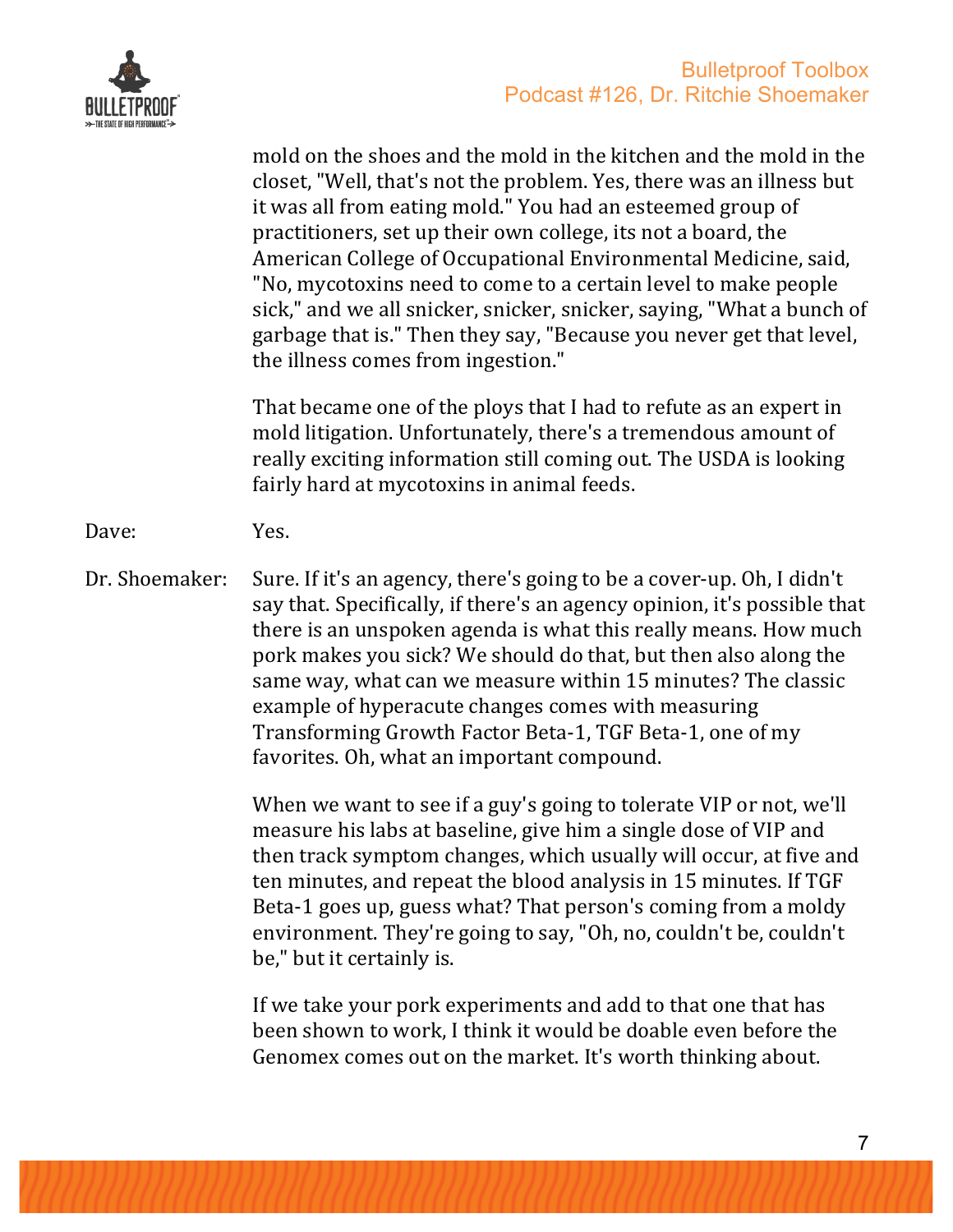



Dave: I would pay for my own studies for that sort of thing, to have that done, just to sort of show it's  $N=1$ , but the whole point behind quantified self and citizen science is that  $N=1$  is pretty damn valid if you're that one, and that it probably is useful information for others and they can do their own  $N=1$  and at a certain point we have enough data.

> There is, for instance, in the pork case there's epidemiological data from different countries, a lot of eastern Europe, around the level of this toxin in pork and the incidence of, particularly, kidney and bladder problems. We understand some weird things about how that toxin smooths out the inner wall of the mitochondria, so you get mitochondrial damage from mold, which is separate from the VIP to leptin to insulin resistance pathway that builds up.

> Honestly, I think that's one of the reasons I weighed 300 pounds, was because I was living in a house that had mold in it. It's a fascinating environment to look at because this is all sort of hidden. Number one, you don't know you're in a moldy environment unless you've become sensitized like I certainly have been and a lot of your patients have been, and if you're having symptoms that happen a day or a week later.

> For me, the weight feels, and in fact, I'd love to get the medical explanation of this. I was on a dinner cruise in San Diego and the ship smelled like a mop. I knew it had mold in it, but I wanted to spend some time with the people there. I said, "All right, I'm going to take a hit," and I forgot my glutathione and my charcoal, because I do well when I take those if I'm exposed to mold. I just didn't have them with me on the trip.

> I came out of there the next day, four times I forgot a word. What was I going to say? I don't ever drop words. My brain works all the time, and I noted that because it was weird. The day after that I started getting really tired and my GI stopped working. All sorts of bad problems that I'm not used to ever having anymore. The day after that I started getting skin lesions, like deep pimples and things like that, getting canker sores in my mouth. Then I needed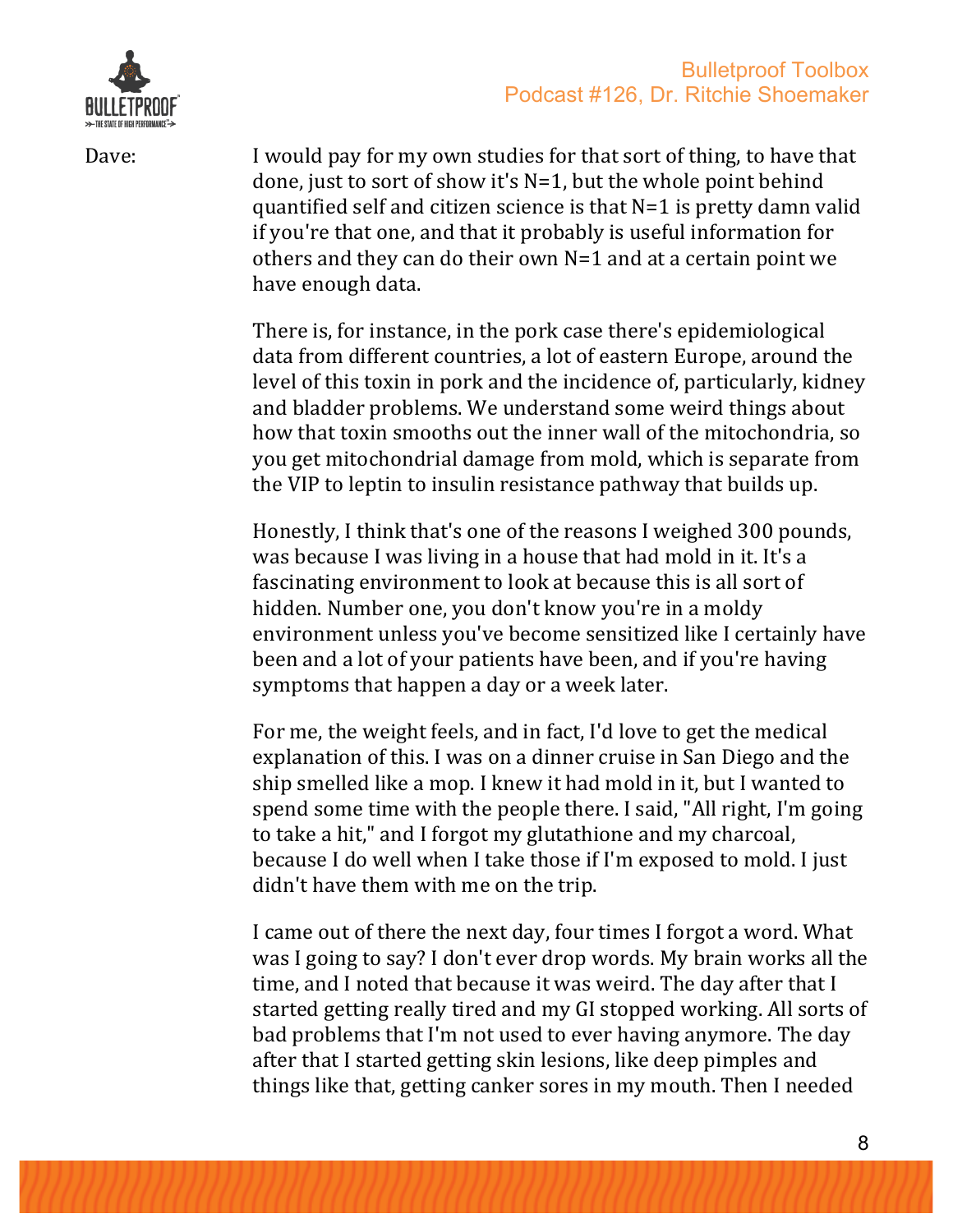



to sleep 12 hours and I just felt like garbage until I took cholestryamine and activated charcoal and lots of calcium Dglucarate and lots of other things.

I know my response curve. First it's brain, then it's gut, then it's skin and when I grew love handles the next day. In fact I posted a picture. I grew breasts, literally, I had swelling in my breasts. You could see my nipples in pictures that looked weird. What's going on from an inflammation perspective? Given, I'm an acute example but subtle levels of this happen in other people as well. What's the etiology of that?

Dr. Shoemaker: One of the really important issues is change in cell membrane permeability. We know that with NeuroQuant, which is done in California not too far north of San Diego, that we can look at changes in some structures of the brain where they develop microscopic interstitial edema, a long way of saying that you can't see this swelling of a brain area with an MRI, which is macroscopic, so this is microscopic, but the swelling is between the cells.

> You have increasing leakiness of the blood-brain barrier, fluid and plasma particulates will move into particular areas so you can sum as a whole enlargement of a, say, forebrain parenchyma or cortical gray, something like that, in the part of the brain. That's happening on a microscopic basis. The changes, hyperacutely and brain, clearly are due to blood-brain barrier permeability changes, VEGF, MMP9, TGF Beta-1, really good literature to support that.

> That's one reason that we've measured those and it's kind of interesting that we also know that TGF Beta-1 induces production of compounds that block correction of brain damage after the fact. If you have traumatic brain injury, if you've got concussions and all this stuff, you start making up some stuff called glial fibrillary acidic protein, the name doesn't matter, but specifically, that stops the reassessment of interaction of these fibers called Purkingy Fibers in the brain. So not only is there an acute injury, but that acute injury is multiplied by a genomic change.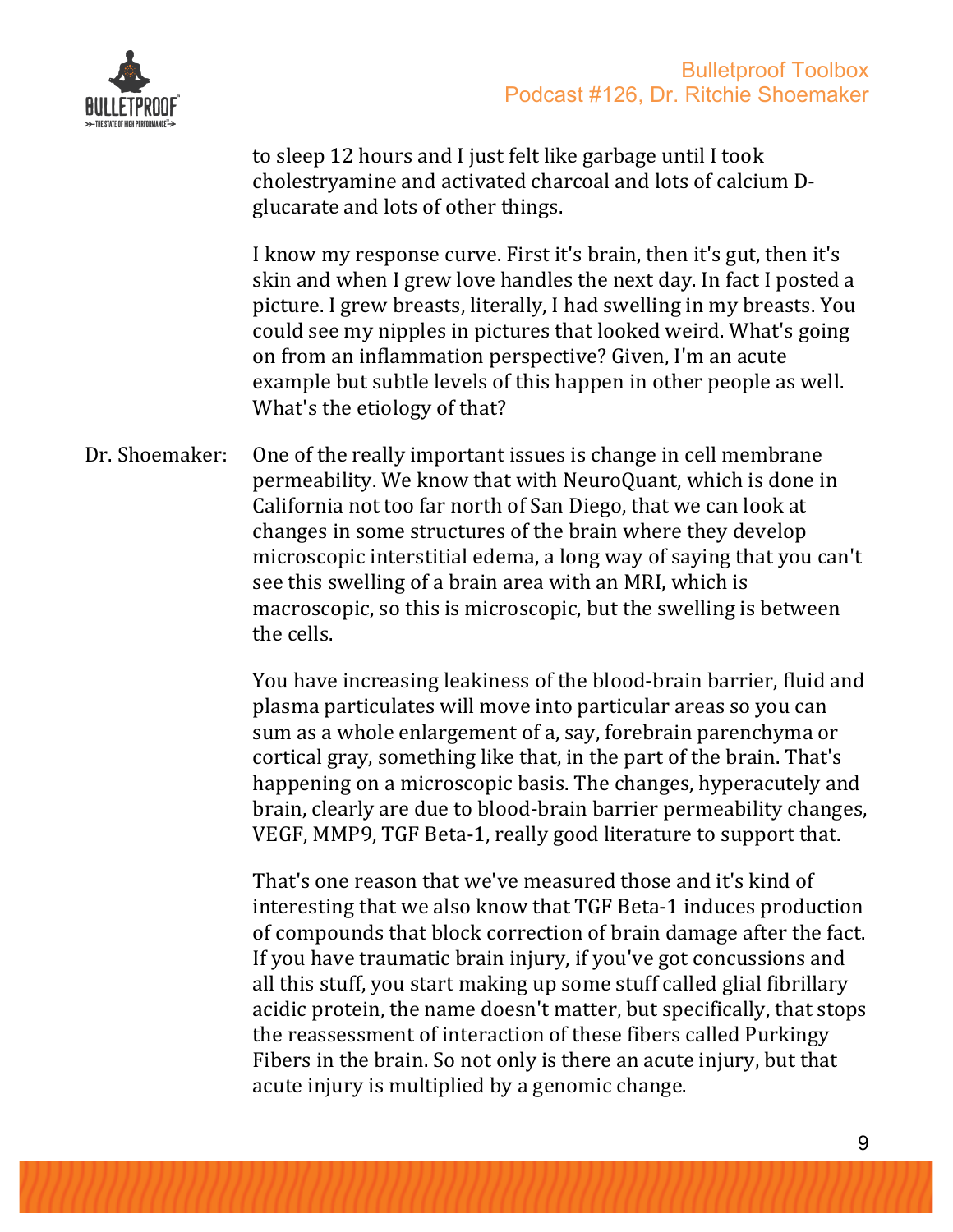

In the gut, much quicker. I thought that you were going to say that your gut was coming before your brain.

Dave: I feel it in the gut first, but I don't get bad gas and diarrhea and all that. I just feel, my stomach's like, "You ate something bad," like, "I know," but there isn't any external sign.

Dr. Shoemaker: Some of the best work done in so-called leaky gut has come out of the celiac groups that look at tight junctions, the same tight junctions that are  $[$ inaudible  $00:15:46]$  in blood-brain barrier are paralleled by analogous but not exactly the same structures in the gut, and those are loosened rapidly, especially if you're low in Melanocyte Stimulating Hormone, or MSH, so that if you're MSH is cooked, and most folks that I see are, specifically, your predisposition to develop hyperacute changes in GI is multiplied.

> Added to that is the tremendous increase in bile salt production hyperacutely. This is one of the things that we see as bile flow is slowed by an inflammatory response, the bile salt production gets up-regulated in an attempt to move bile along. That doesn't work and you get sludging of bile and then a reflux of bile back into the stomach and get lots of misdiagnoses, what's wrong with abdominal pain and bloating and belching. Specifically, as those bile salts move down further in the gut, they can add synergistically to loosening of some of these tight junctions in jejunum and ilium. It's not just one element.

> You mentioned the pigs, and I want to go back to the confounders. You know full well that I'm only building, you've got bacteria, you've got Actinomyces, you've got all this stuff. Show me a good animal factory, like a hog factory or a pig factory, that doesn't have some kind of lagoon around full of particular kind of nutrients and guess what grows there? Cyanobacteria. Huge problem in North Carolina, where pigs and chickens both are, these are problems, is many of these lagoons are full of Cylindrospermopsis and Microcystis and that adds to the inhalation of pigs and hogs of what's growing out in the lagoon.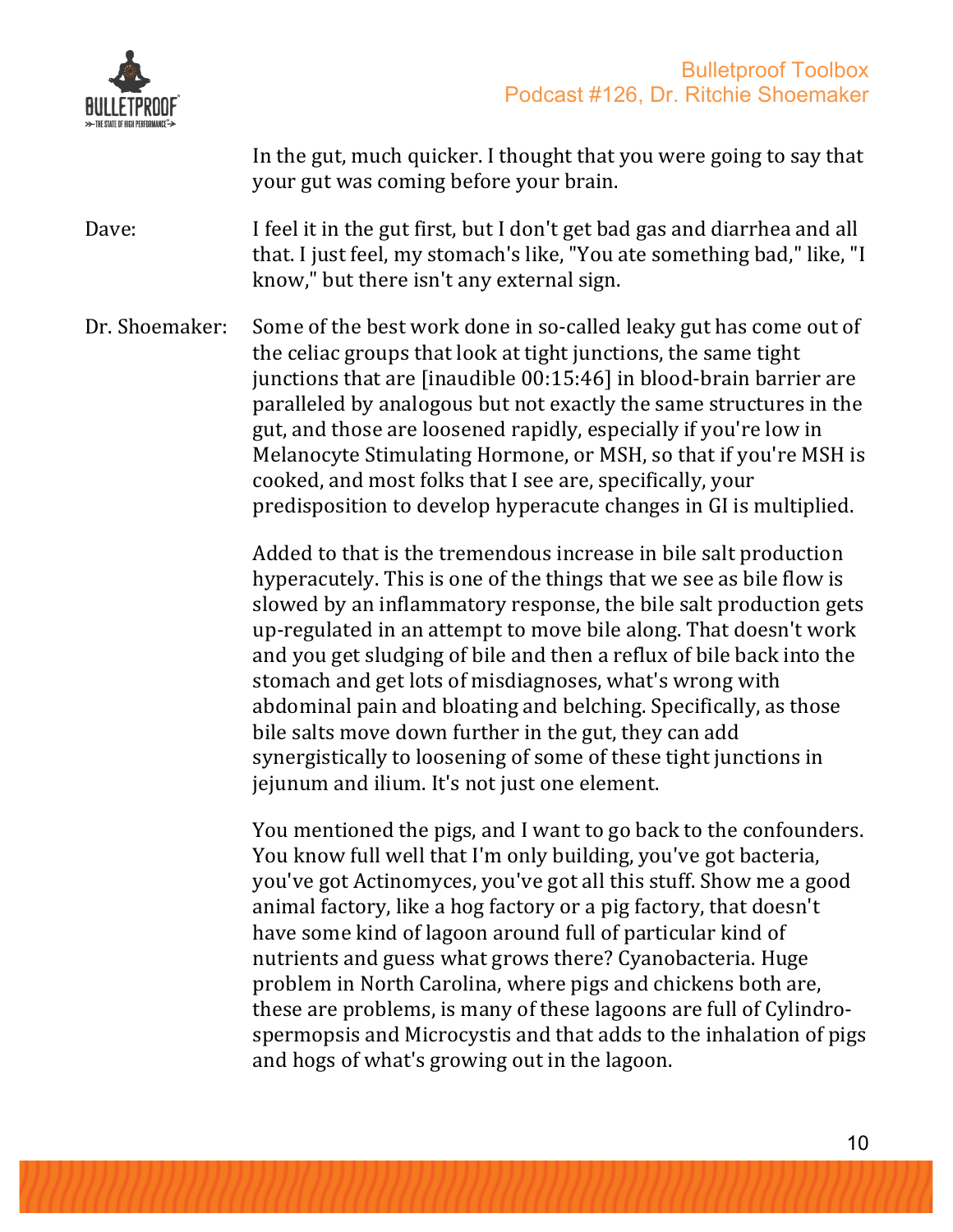

| HULLETPROOF              |
|--------------------------|
| <b>ITE OF HIGH PFRFN</b> |

| Dave:          | Now, people who aren't familiar with your work, most of the<br>people listening to this probably aren't, should know that you got<br>started being an amazing medical detective, looking at what<br>happens with these toxic blooms of algae and how they create<br>chronic neurotoxins that survive and can enter the water supply<br>and have killed people by causing this sort of inflammation. This<br>is how you got down the chronic neurotoxin, down the biotoxin<br>path. You're saying that that original work now is illuminating<br>what's happening at industrial animal farms where they're<br>allowing this to happen and it is airborne. Correct?                                                                                                       |
|----------------|-------------------------------------------------------------------------------------------------------------------------------------------------------------------------------------------------------------------------------------------------------------------------------------------------------------------------------------------------------------------------------------------------------------------------------------------------------------------------------------------------------------------------------------------------------------------------------------------------------------------------------------------------------------------------------------------------------------------------------------------------------------------------|
| Dr. Shoemaker: | Yes, indeed. The particular Cyanobacteria toxins will be volatilized<br>in association with water droplets. They're not evaporating, but<br>they are in the air, you can breathe the air over the body of water,<br>the wind can blow it. Some of the classic examples in Florida in<br>Lake Apopka were people having measurable amount of<br>Microcystin in six-floor condominiums 250 yards away from the<br>shore of the lake. It's like, how did this get here? We had the same<br>problem with a guy in Wisconsin, and you say, "Well, Wisconsin is<br>a hotbed for Microcystis, sure it's 50 degrees below zero there<br>now." Actually, between this guy's apartment in Lake Michigan,<br>he's outside Milwaukee, is this beautiful lagoon full of blue-greens. |
|                | Here you are in California with people eating blue-green algae for<br>health benefits out of Klamath Lake. Klamath Lake had a big<br>outbreak of Microcystis. It's like, "Wait a minute, this just doesn't<br>make a lot of sense." As you go forward, I would love, since we can<br>measure microcystin in blood, I would love to give you some<br>summer pork and some spring pork and start to try to measure<br>some of these things in addition to the proteomics.                                                                                                                                                                                                                                                                                                 |
| Dave:          | That would be fascinating and I'd be happy to be a guinea pig and<br>I know how to get myself back in the saddle within two days even<br>if I eat the world's worst pork, but I'll pay for it.                                                                                                                                                                                                                                                                                                                                                                                                                                                                                                                                                                          |
| Dr. Shoemaker: | Cool. I thought you could tell me the chicken was also doing<br>things, because one thing                                                                                                                                                                                                                                                                                                                                                                                                                                                                                                                                                                                                                                                                               |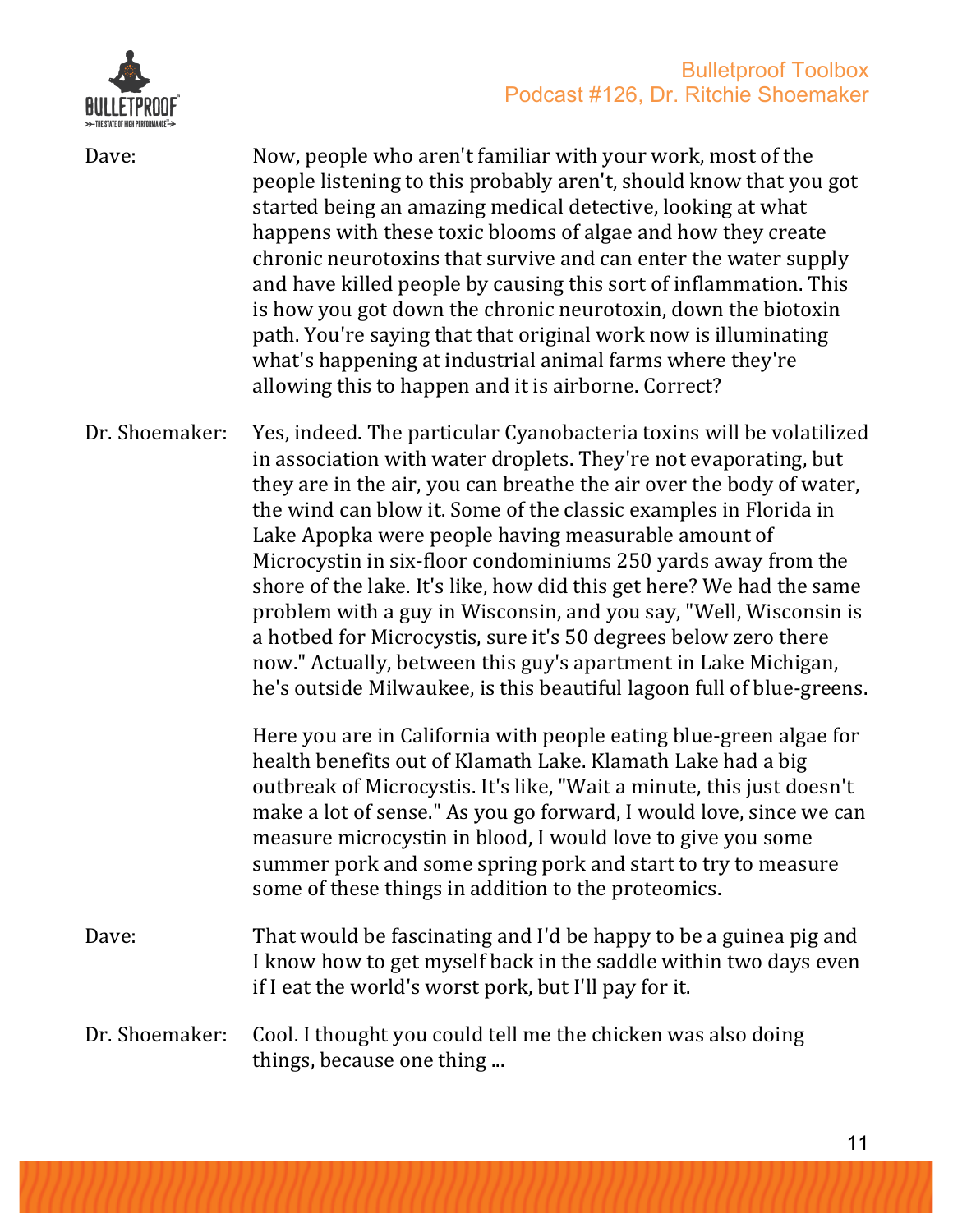



Dave: I just don't eat chicken. It's gross and it's full of bad Fusarium from the corn. Chicken is just not a good source of polyunsaturated fats, either, so I just don't think it's on the optimized human diet.

Dr. Shoemaker: It's even worse than what you said.

Dave: Uh-oh.

Dr. Shoemaker: One of the problems with little baby chickens and little baby pigs both is that they suffer from a parasite, not of Bobesia, not Atoxoplasma, but another one of these Apicomplex ends of the Malaria family that's called Eimeria. E-I-M-E-R-I-A, and Eimeria kills little chicks like crazy. Granted, they're only ten cents apiece but, boy, that adds up if you've got 40,000 little chickens times ten cents. What do they do? They put in Monensin and Nigericin, which are polycyclic ether toxins, into chicken feed to make sure that you kill the Eimeria Parasite before it starts growing in the baby chicken.

> What these compounds do is that they, in association with receptors that will pick up microtoxins, are phagocytosed or engulfed into antigen-presenting cells and Monensin and Nigericin, same with insulin receptors that are internalized, will prevent release or opening of what's, this endosome, as we call it, this little goody that comes in the antigen-presenting cell that you need to stick an HLA molecule on to recognize, they will prevent that release.

If you are wondering about where your Type II Diabetes came from out of the blue, my question is, did you listen to all those people who said eat more chicken and less beef? Now you're eating Monensin and Nigericin, which will create insulinresistance because you sequester insulin receptors and insulin inside antigen-presenting cells. The same thing happens with mycotoxins. In fact, Monensin is one of the things that protects against some mycotoxin poisoning if you are eating that at the same time you're eating stockpiled foods.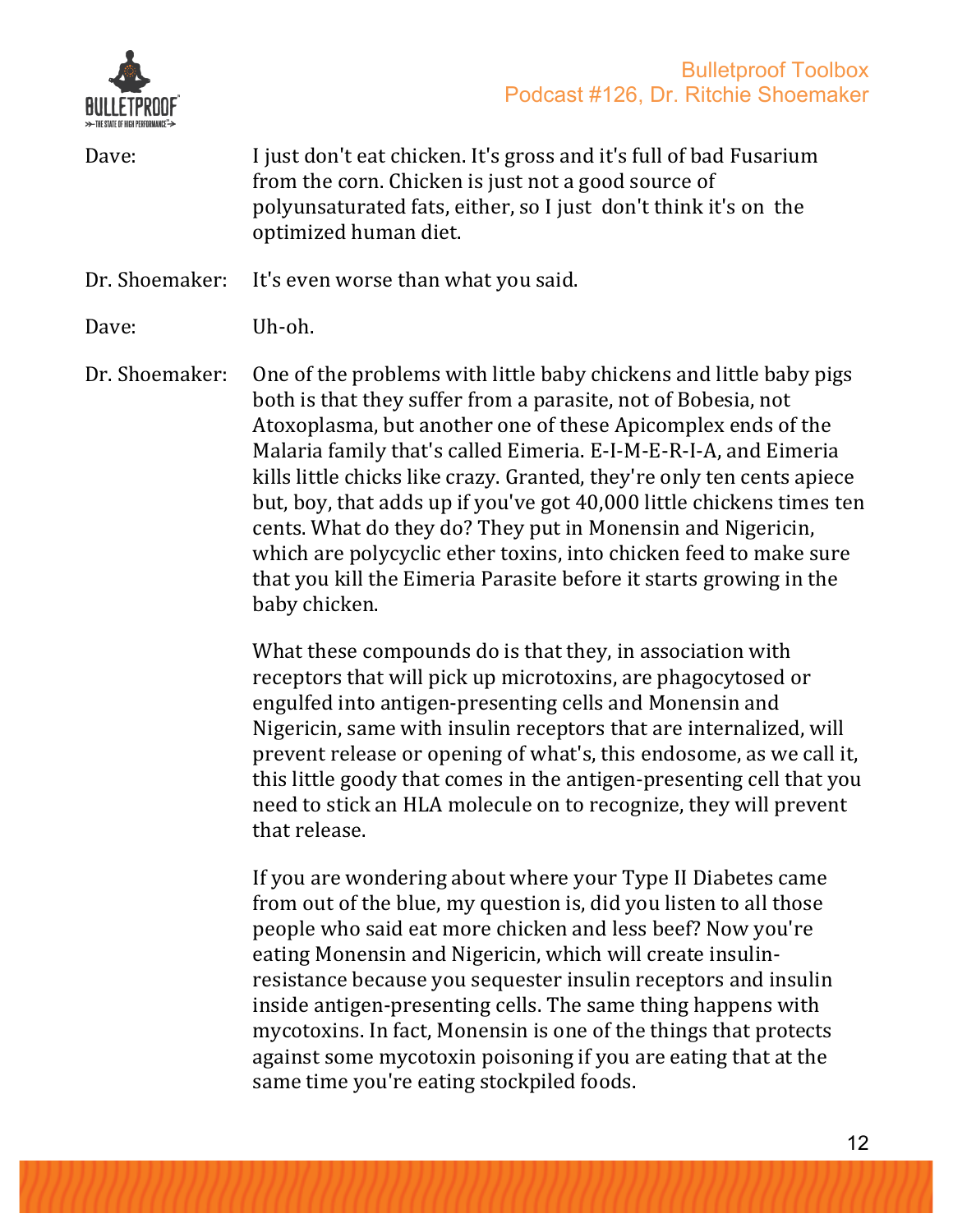

It's interesting. The rounder you go, the faster you get, you keep on seeing more links. What other compounds are in these food we don't know about? Can you tell me where all the Strontium is coming from in the  $[$ Podunk 00:22:18] River? And what were we doing with arsenic, saying that is a growth stimulant? It used to be put in chicken feed all the time and finally it's being taken out. What is the stuff doing getting in the chicken that we eat? Dave: It is not something that I prefer to put in my body and I decided a long time ago when I go out to eat, if it's not grass-fed, pasture-fed stuff by, usually, small farms, I will eat a vegetarian, soy-free, cornfree, grain-free meal. In other words, I bring my own butter and I put it on top of a whole bunch of steamed vegetables. Maybe if I'm feeling like I want carbs, I'll have some white rice, which has had the outer layer of it polished off where more of the mold toxins form, not to mention the naturally occurring toxins that occur in the outer layer of the brown rice anyway. It sounds like I'm totally a nut except there's thousands of people who are as picky as I am now because they tried it once and their skin cleared up and they lost weight, they stopped being inflamed, their brain cleared up and they're just dialed in, and then there's a bunch of other people who tried it and they just felt really good all the time instead of feeling highly variable. I think this a much bigger problem in the food supply than anyone talks about. Am I just being picky here or it sounds like you're kind of on the same path? Dr. Shoemaker: The issue that I face is that we need data. If your  $N=1$  study is added to another  $N=1$  study, then let's get  $N=100$ . There are mechanisms to do that but we really do need to follow the principles of science. It's one thing for you with 101 podcasts now to share what you know, but I'm going to make the pitch that what you know needs to be looked at as carefully as anything else, otherwise you're just going to be some kind of wacko spouting off on the radio.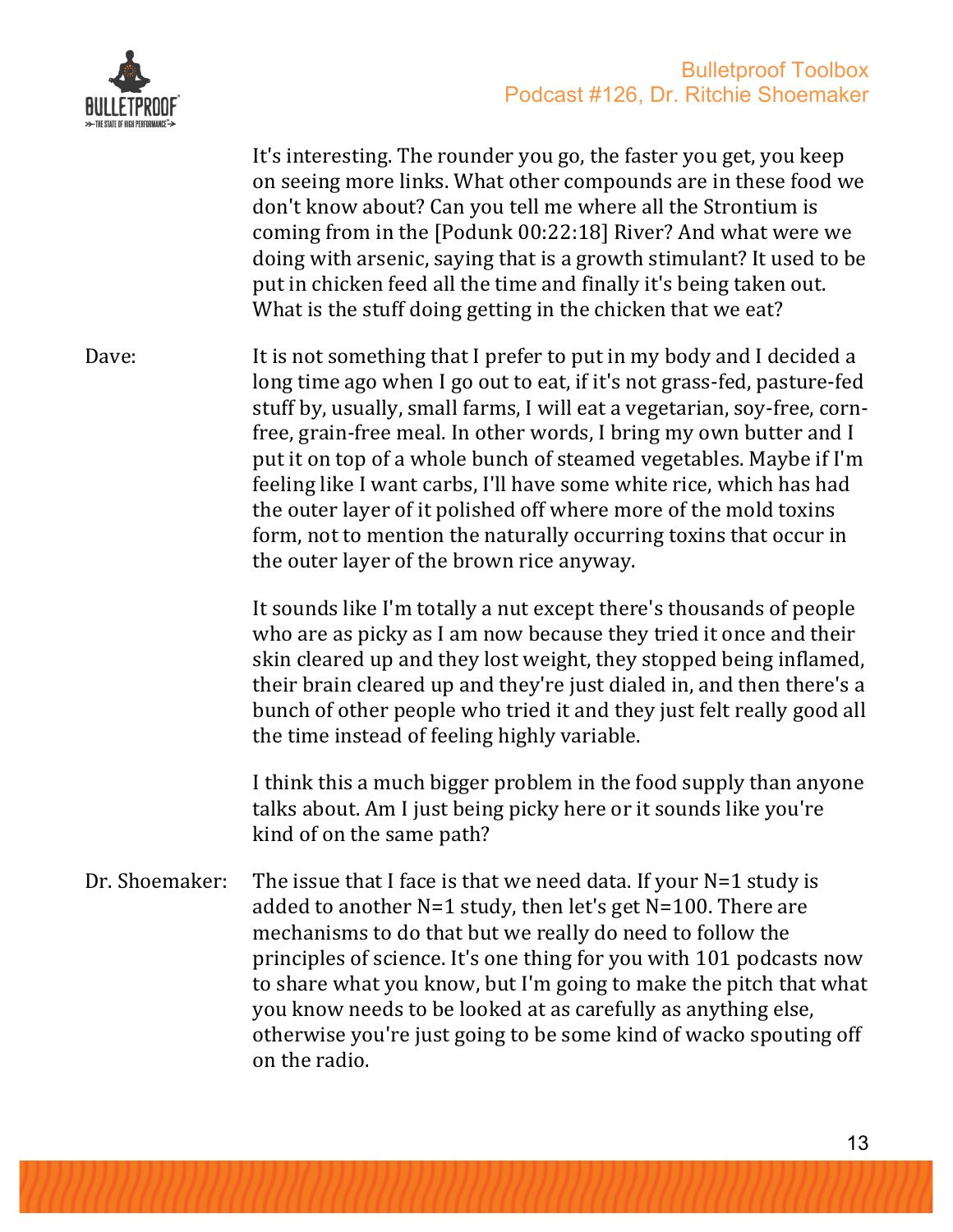

Instead, if you are a prophet, and I suspect you are, then what we really could do without too much trouble is develop a research design, find some funding, it shouldn't be too expensive, and actually look at this.

Dave: How much funding would something like that cost? I don't know. I've never done anything like that.

Dr. Shoemaker: If we did this right, I would imagine that \$25,000 would do a study that will be enough to show evidence that there is a problem. It's not zero, but it's, that's with people donating their time, just paying for labs and supplies and all this. The answer is going to come from genomics. If we had a pile of study that said. "Yes, I show these hyperacute changes in people who have exposures," then we want to look at chronic, low-level exposures, people who eat chicken all the time, people that eat pork all the time, people that think they're getting older and that's why they can't remember where they left their hat vesterday. That's when the genomics will tell us what their fingerprints are.

> Out of 25,000 genes, for example, we've got 350 of them fingerprint for mold and I can tell you with one tube of blood whether you're moldy or not. Same thing with the NeuroQuant, we can look at your brain the same way. If we put all of these together, now we've got these interacting disparate, independent variables with one conclusion, that's that food did it.

Dave: I will work on ways of putting something like that together. I think there's probably enough demand to do like a kickstarter or something where we get enough people who are interested to contribute a little bit and do a study. I have zero doubt that this is a problem. I've seen it in pro athletes, people who aren't moldysensitive, but they're just off their game. It's smaller changes. I'm on board with it. We'll figure out how to make something like that work.

### Dr. Shoemaker: It's called a proof of concept study and as such, it's not going to be double-blind, placebo-controlled, it's not going to be anything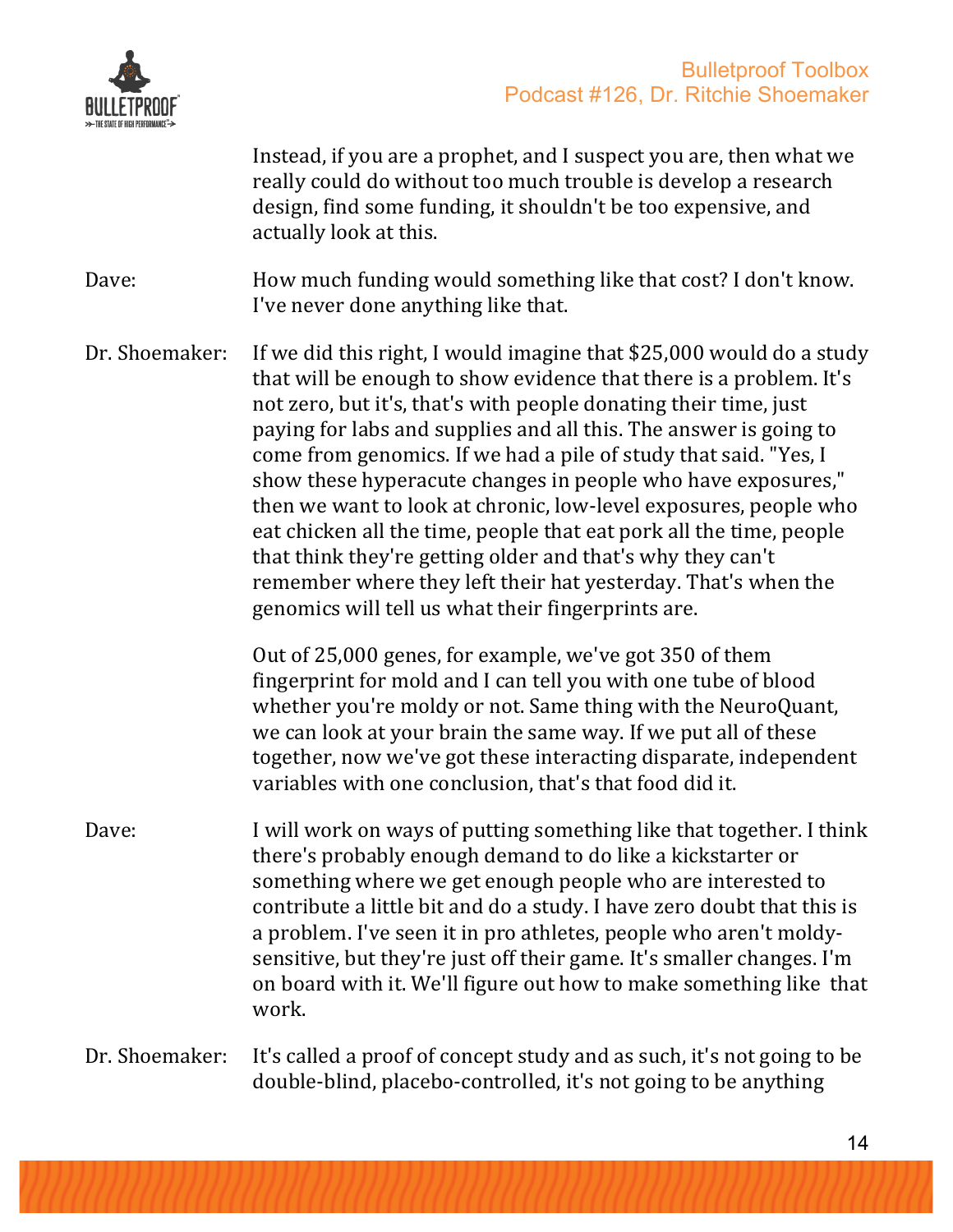

|                | other than one data set from one group that we compare to<br>known controls. We've already got the data on controls. We don't<br>have to reinvent that wheel. That's a hugely important wheel. So<br>much of what I see in [inaudible 00:26:35] written about mold<br>now just does not have any control groups at all and, golly, you<br>can't do anything about conclusions without control groups, but<br>we've already got them.                                                                                                                                                                                                                                                                                                                                                                                                                                                                                                                                                        |
|----------------|---------------------------------------------------------------------------------------------------------------------------------------------------------------------------------------------------------------------------------------------------------------------------------------------------------------------------------------------------------------------------------------------------------------------------------------------------------------------------------------------------------------------------------------------------------------------------------------------------------------------------------------------------------------------------------------------------------------------------------------------------------------------------------------------------------------------------------------------------------------------------------------------------------------------------------------------------------------------------------------------|
|                | If you're ideas are solid, and let's assume for a minute they are,<br>then we can show unequivocal, objective parameters and not just<br>that I had trouble finding a word four times on Sunday.                                                                                                                                                                                                                                                                                                                                                                                                                                                                                                                                                                                                                                                                                                                                                                                            |
| Dave:          | There's no doubt that science backs this up in my mind, and if it<br>doesn't, then there's something else going on and what I would do<br>there is I'd say. "All right, let's look at the gut. What's the gut<br>biome look like? What are the bacteria that are growing in your<br>stomach and how do those interact?" I've read lots of research<br>about how those break down certain mycotoxins. There may be<br>another set of data we need there, but the effect is there for me<br>and for enough other people that at this point with the amount of<br>specificity from the amount of people I've talked with, I don't<br>think it could be placebo, just because people, they're doing great<br>and then one day they're like, "What the heck just happened?"<br>Then they trace it back to, they did something that obviously<br>would have introduced a mold and they were down for only a<br>half-hour, but still it was a half-hour of fogginess that they weren't<br>used to. |
| Dr. Shoemaker: | One of the things that I'm hoping that you'll do as you consider<br>this is looking at changes in gut bacteria. If we are looking at<br>bacteria and fungi and any number of kinds of compounds that<br>will break down mycotoxins in the gut. People like Jeremy<br>Nicholson, this is BioMC.                                                                                                                                                                                                                                                                                                                                                                                                                                                                                                                                                                                                                                                                                              |
| Dave:          | Yeah, uBiome. uBiome, it's one of the genetic studies. I've been<br>working with the uBiome guys. Anyway, didn't mean to interrupt<br>your discussion there.                                                                                                                                                                                                                                                                                                                                                                                                                                                                                                                                                                                                                                                                                                                                                                                                                                |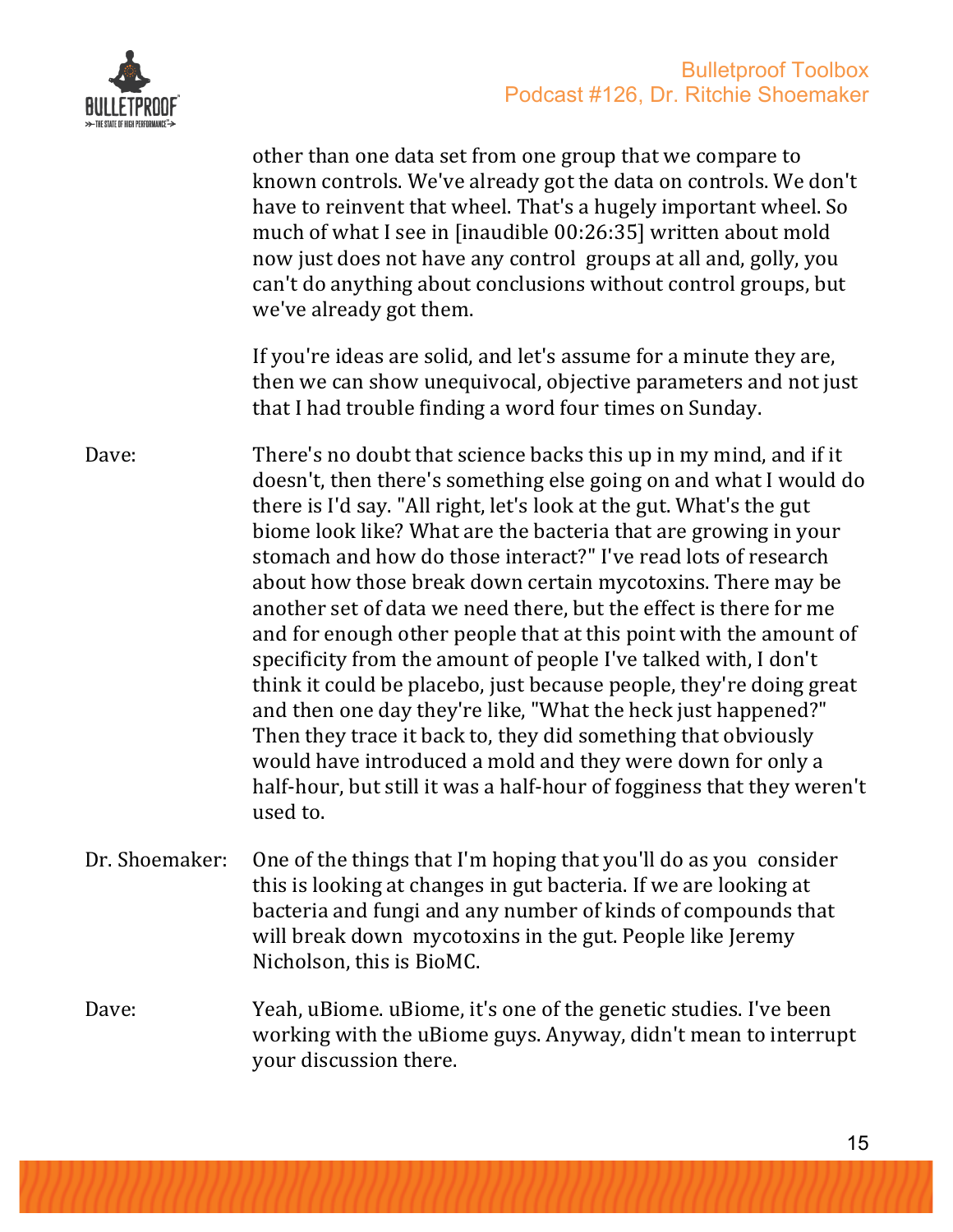

- Dr. Shoemaker: Jeremy Nicholson in the UK has been one of the pioneers looking at what he calls Metabolomics and other people call other things Metabolomics, but specifically, he's looking at metabolites present in urine that do change fairly hyperacutely as well. Maybe some of that \$25,000 we can spend on urine specimens and Jeremy can help us out. It would not be surprising if that turned out to be easy, quick and reliable.
- Dave: Let's talk for a minute, going back to celiac. One of the things that toxic molds can do is they can cause your immune system to cross-react with gluten and casein, so when you're exposed to the molds you become, especially airborne molds, you become more sensitive to gluten and casein. We know in people with Crohn's Disease that there's a much higher likelihood of them having circulating aflatoxin in their blood. Do you think that there is a correlation between celiac, Crohn's, IBD and mold toxins?
- Dr. Shoemaker: If we ask the question a different way and said, "Is there a chronic inflammatory response syndrome that can be applied to food tolerances or not," the answer is yes. The food protein-induced enterocolitis with an FPIEC is clearly shown to be some of the most in food-intolerant people, whether it's corn or soy or casein or lactose, and some of these kids are just wiped out, can't eat much of anything, they're nursing only, if Mama has a Fig Newton, the kid suffers terribly, for example.

Specifically, that is related to an inflammatory process associated with exposure to water-damaged buildings. We have a nice case series along that way. Crohn's is a little different in that it is a chronic inflammatory response syndrome without the same contribution with C4A and MMP9. There we see TGF Beta-1 and then T regulatory cell and TGF Beta-1 imbalances dominating those people. That's a separate issue that we know it's inflammatory, but we can't necessarily blame the initiator as exposure to a water-damaged building. There's two different issues along that way.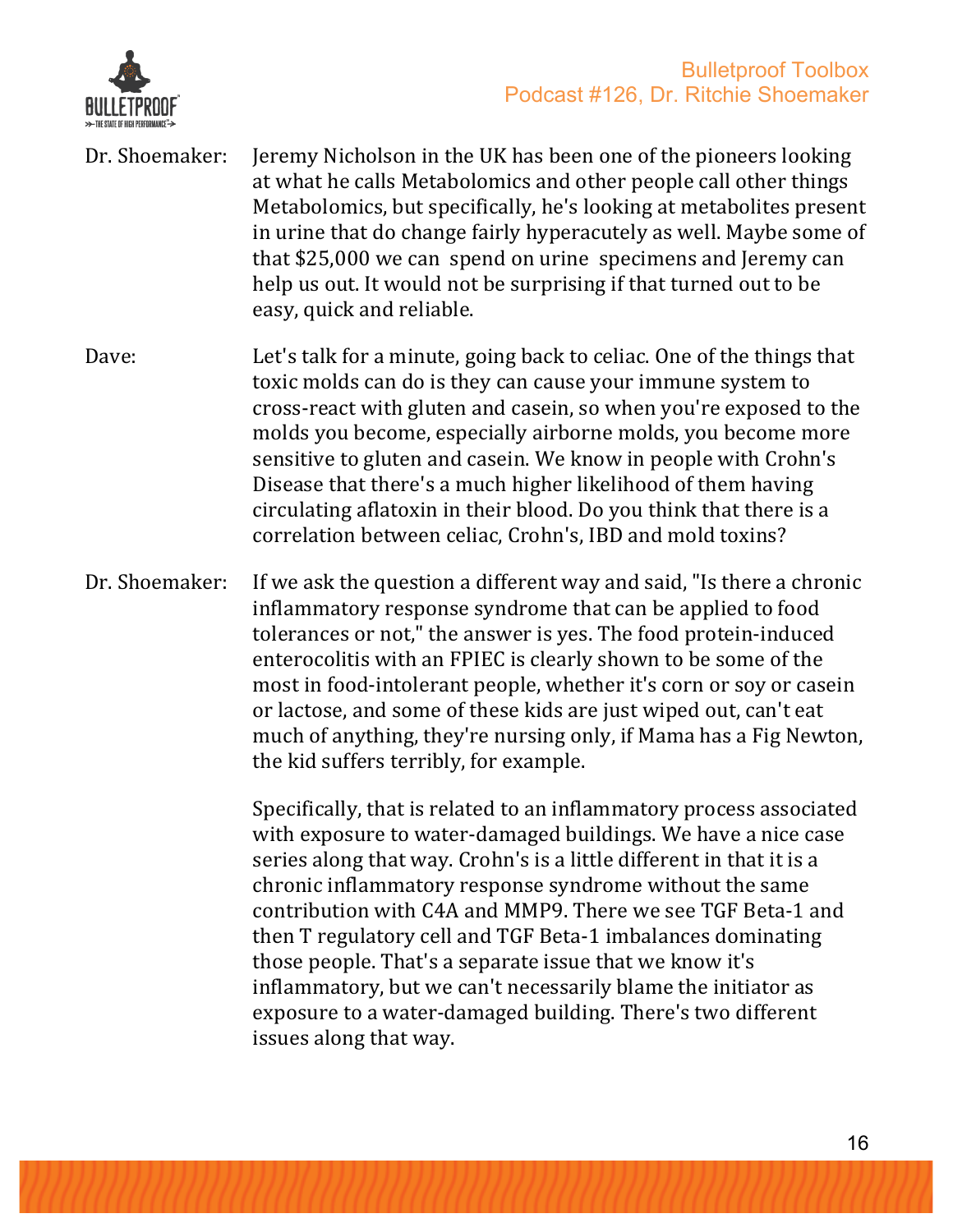

|                | I want to just throw out for discussion the three different ways to<br>get gluten problems. One is [inaudible 00:30:43] TTGIGA-positive<br>celiac disease, the second is MSH deficiency. MSH, and there's a<br>nice paper from James Lipton and Anna Catania looking at MSH<br>resident sites in the gut, and it's everywhere. When you don't<br>have MSH, regulation of auto-immunity and auto-immune<br>problems in the gut starts to fail tremendously and you will see<br>loosening of these tight junctions and actually gluten now<br>localizing in the tight junctions where before they didn't. |
|----------------|---------------------------------------------------------------------------------------------------------------------------------------------------------------------------------------------------------------------------------------------------------------------------------------------------------------------------------------------------------------------------------------------------------------------------------------------------------------------------------------------------------------------------------------------------------------------------------------------------------|
|                | The third group of people, I haven't figured out and I'd appreciate<br>your comments on this regard, they just can't handle gluten at all.<br>They don't have anti[inaudible 00:31:23] antibodies that the<br>MSH-deficient people will have, they don't have TTG antibodies,<br>but if you give them gluten they go to hell in a hand basket. The<br>real issue for them is, I'm sorry, medical science doesn't have the<br>answer of why, but for now you're stuck and you can't have it.                                                                                                             |
| Dave:          | Could it be a gluteomorphin effect? The opiate effect that comes<br>from improperly broken down gluten going into the brain and<br>they feel like crap?                                                                                                                                                                                                                                                                                                                                                                                                                                                 |
| Dr. Shoemaker: | Reasonable question. I don't think anybody has even looked at<br>that as far as the effect of any gluten compounds in the brain. If<br>there is published data on that, it's not something I've read. Of<br>course, that doesn't mean too much.                                                                                                                                                                                                                                                                                                                                                         |
| Dave:          | I believe there is some on that. In fact, I reference it, probably in<br>my Better Baby Book. If memory serves, it's there. I'm giving a talk<br>at the AutismOne Conference coming up here, which is a<br>conference for parents of autistic kids. I'll be talking in part about<br>mold and toxins and things like that and my own experiences.                                                                                                                                                                                                                                                       |
|                | The people I've worked with, also Dr. Tom O'Bryan, who put on<br>the Gluten-Free Summit, has spent years looking at auto-immune<br>responses to gluten, just a total genius of a guy. We've also had<br>some conversations, both about mold cross-reactivity with gluten<br>as well as that opiate effect of it. I'm certain, given that those two,                                                                                                                                                                                                                                                     |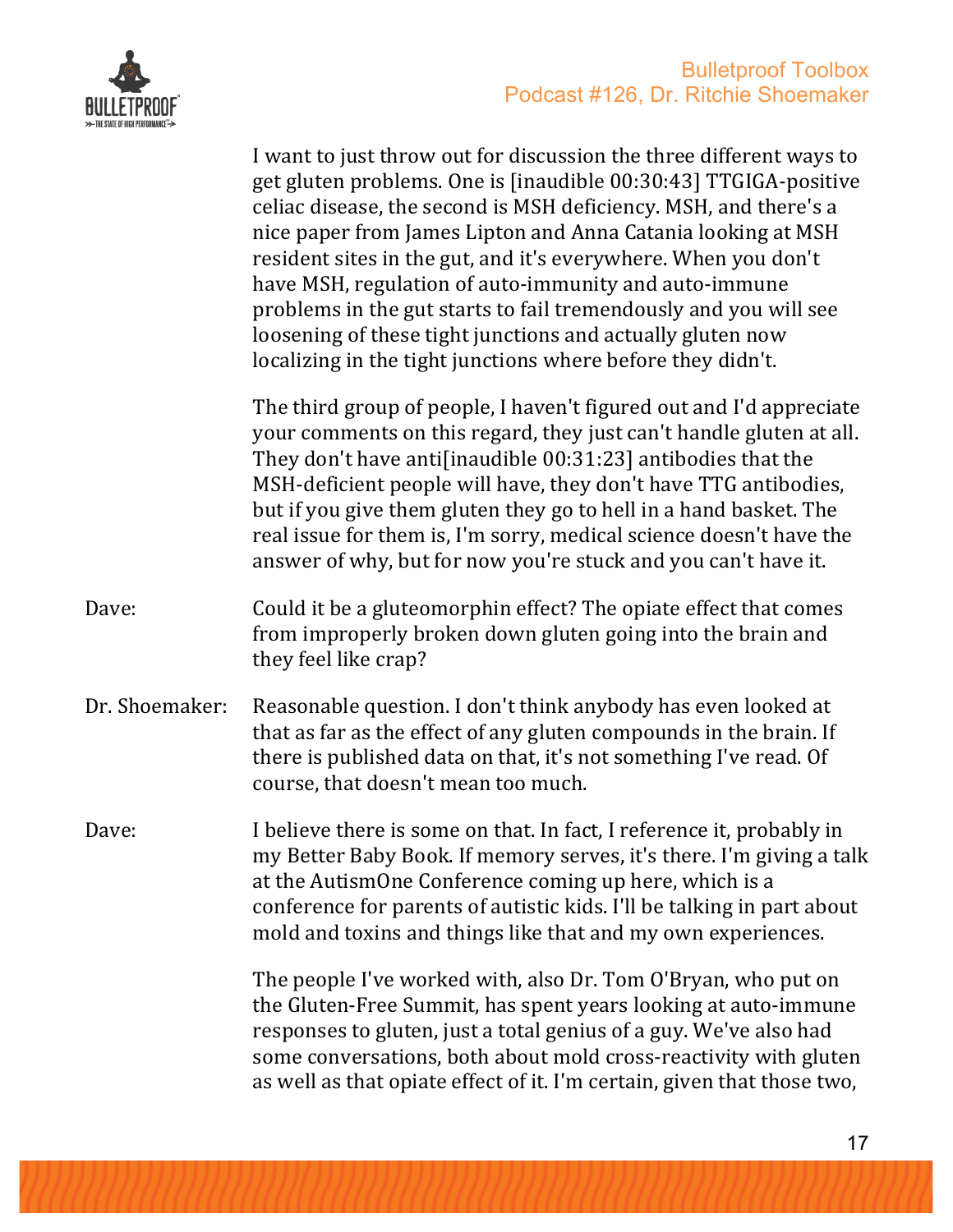

from those two sources, that there are valid studies. I'm pretty sure I've read one, too, but it's foggy.

Dr. Shoemaker: I would love to learn, there are so many holes in my knowledge that when I listen to smart people tell me things I've never heard of, the answer is, "Feed me, Seymour." Let me learn a little bit more here. I've been stuck in my own little niche of the world for so long and still haven't got that thing figured out right. If you ask someone like me to comment about something I don't know about, I'm not going to be of any help to you. If you take a study that's a proof of concept study and you put two things in and neither one is known to be related, you're going to lose any credibility of the that study, so pick one and follow through with it.

> The autism group of people, I don't think that mold is causative, having seen a small number of autistic kids, maybe a hundred or so. I know full well that if you take an autistic kid and you make him moldy, you sure make his autism worse. Inflammation is not a friend of the autistic person.

Dave: I believe that there's chronic auto-immune inflammation in autism and it's hard to know exactly what it is that pushes the immune system over and that sometimes it may be mold, sometimes it may be mercury, sometimes it may be some other stressors. Something happens that pushes you over and it's usually a cumulative burden. I wouldn't say mold is causative. I think in some cases, particularly one in Huntington Beach, it sure looks like it. Even a court said it was causative, but it's one of those things where it's certainly not beneficial for anyone on the planet and it's much more harmful to some than others, which is one of the reasons I focus on that in my work.

> Let's switch gears a bit. Let's talk about things like wheat, corn, soy or, dare I say, coffee. What's the mycotoxin risk in your experience? What's the potential health impact of people eating these things that sit around and do spoil during transport, storage, during growth. How important is it?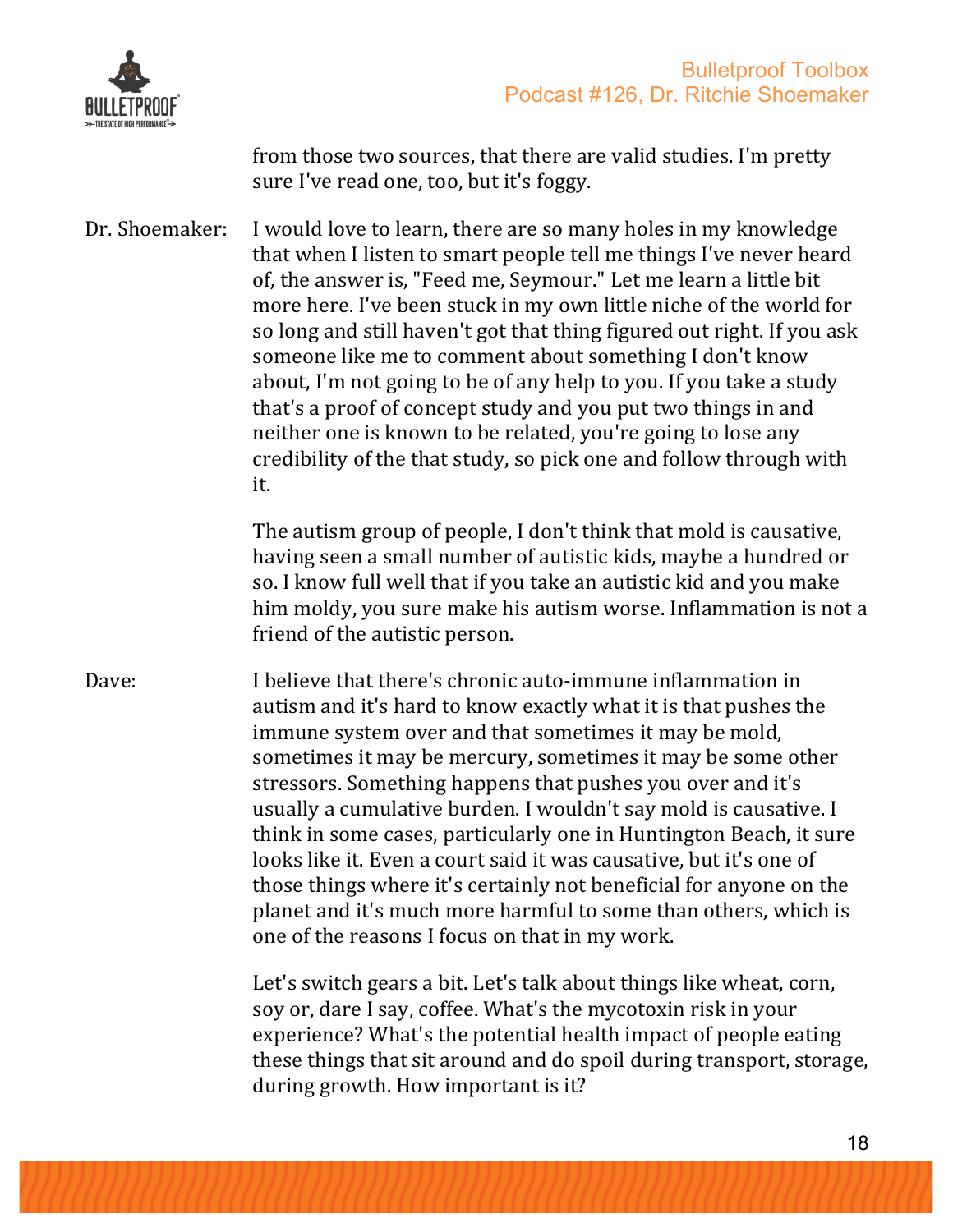

Dr. Shoemaker: We have looked at aflatoxin as our target and have not looked at stored wheat or stored corn or stored coffee. I'm somewhat at a loss to answer that with any data. In answer to one criticism of my ideas in deposition, I had some ten people that were really good folks and willing to go along with a wacko idea, who I asked to eat as much peanut butter in a day as they could. On average it was about six pounds of peanut butter per person. This was good Skippy chunk and maybe someone's a liff fan or something else, but I had Skippy. We looked for evidence of aflatoxin poisoning, despite FDA regulations and rules and limits, and we found no change in any of the markers that I could look at in blood.

> That was not proteomics, it was a limited number of testing. It certainly was not genomics, but the whole issue is that in all of these ideas that you have, whether it's coffee, whether it's this or that, any assessment we've got has got to include your friend, glutathione. Glutathione deficiency, I think, is overstated.

> David Purlmutter called me the other day. He's getting ready to retire and wants to do some phone consults like I do, and he wants to do some teaching, and "What's it like not seeing patients?" "Well, you're going to miss patient care like crazy." He, in my mind, is the father of glutathione data, that great study he did, injected a guy with Parkinson's and for 45 minutes he was fine.

Rich Van Konynenburg for the longest time wanted it and everybody to be on glutathione, this, that and the other, and then there are some docs that swear by glutathione. Yet when we look at the effect of glutathione supplementation, whether it's by injection, whether it's by tablet, whether it's underneath the tongue and try to show measurable changes in proteomics, it isn't there.

Glutathione is cited repeatedly as contributing to break-down of mycotoxins in gut and duodenum. Can I refute that? No. Mycotoxins might be there, but do they get out of the stomach? With  $\lceil$  [inaudible 00:37:36] we know that a very small percentage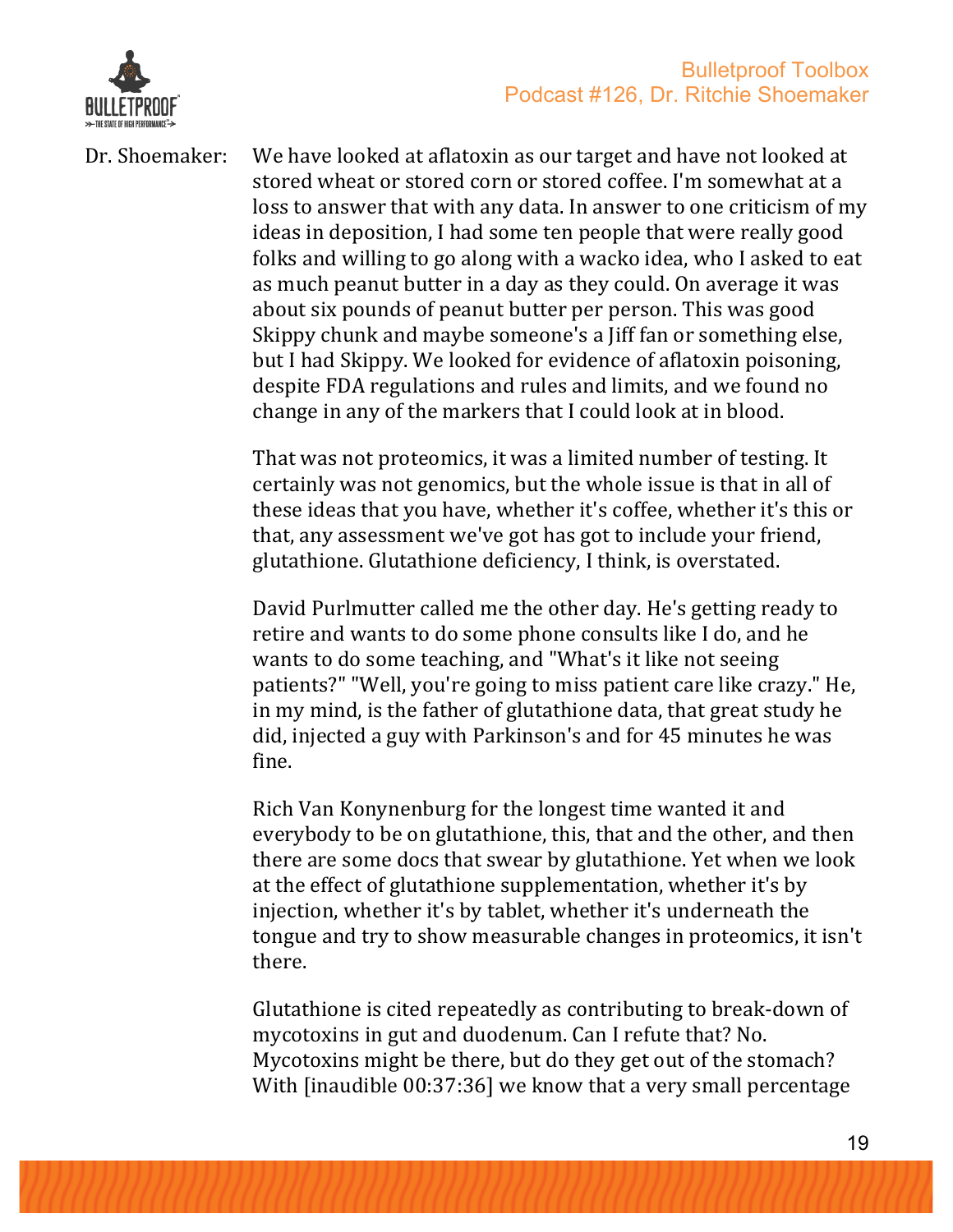

will, and if they get out of the stomach, if they get bound to a receptor, binds onto a free acetyl group, if they are engulfed by alveolar macrophage, for example, or an antigen-presenting cell, and Monensin is around, that mycotoxin will go into the side of the cell and the cell will die. This idea of program autophagy is one of the cell basically killing itself, or apoptosis goes along with that, but basically, looking at consumption of the organelles of a cell as a defense mechanism because some cells will take things we can't metabolize and can't process, suck them in and then the cell gets chewed up. That becomes the mechanism to destroy things in A-U-T-O-P-H-A-G-Y. Autophagy is an important concept. Dave: We use intermittent fasting on the Bulletproof thing in order to increase autophagy and protein fasting once a week. Definitely. Dr. Shoemaker: Okay, but along with that, I don't know what microbes in the gut are going to break down mycotoxins. Face it, these are energy-rich compounds, they're carboxylic acid ethers with lots of oxygens, lots of energy tied up in double bonds. Man, this is fertilizer for somebody. Dave: Yeah. I don't have it in the front of my brain, but I've seen the studies on which species break down different mycotoxins and it's all a question of where in the gut, where are they absorbed? It's complex. I don't think we have all the answers there. The comments about glutathione are really interesting. I know for cognitive function purposes, I feel a noticeable difference on glutathione. I make a liposomal glutathione with a lactadherin molecule in it as well so it absorbs through the gut lining using the same mechanism that one of the pharmaceutical companies uses for delivering large drugs into the bloodstream. It's an extreme bioavailability version of it.

> When I've been exposed to a moldy indoor environment, less so from just food, taking like five doses of it, for me, it makes my brain feel better. I can start thinking again relatively quickly,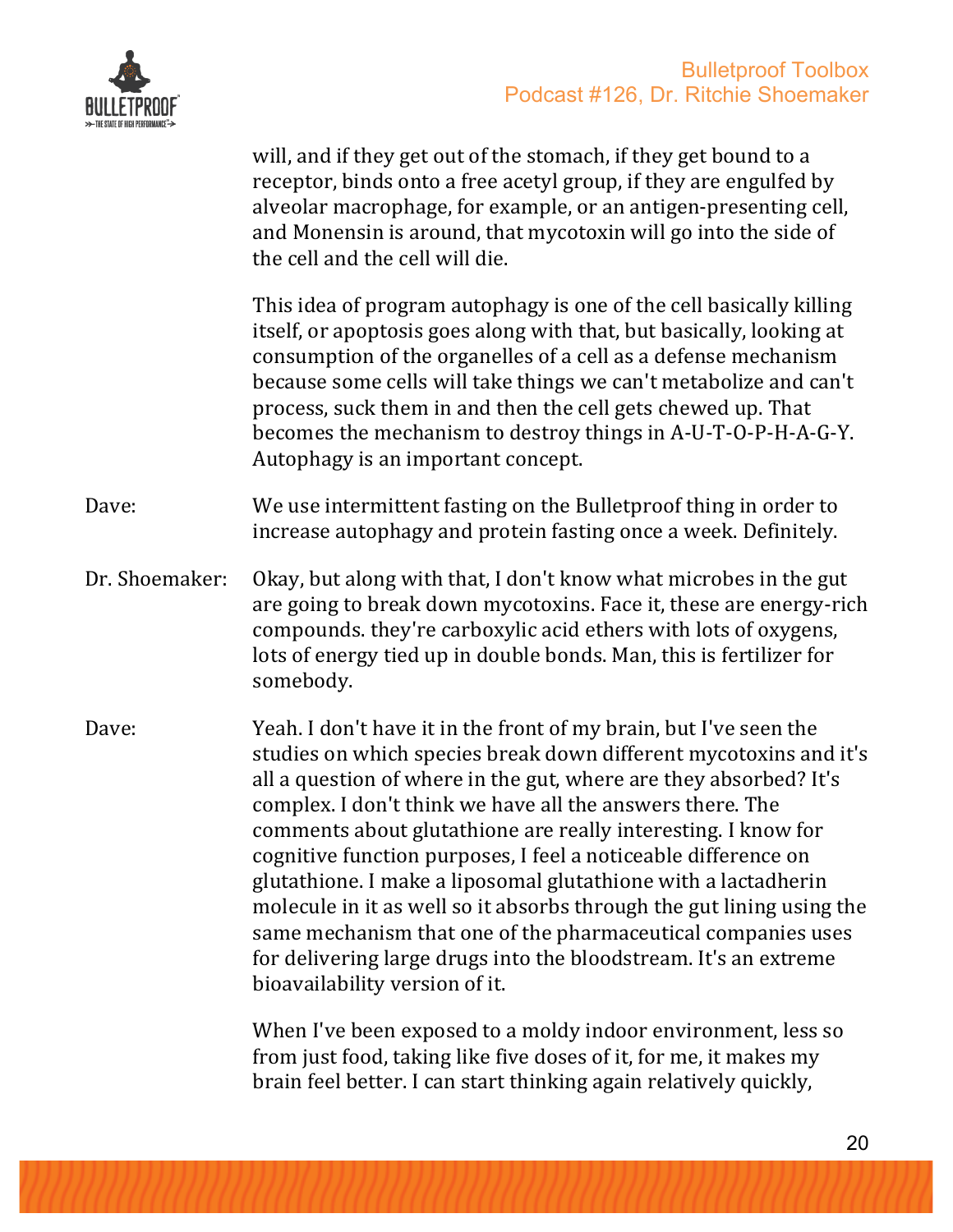

versus when I don't take it. Also, separately from it, I take charcoal, I take cholinesterase, I take a bunch of antiinflammatory stuff and I basically knock the inflammation down in every pathway I know of and I increase glucarination with Calcium D-Glucarate.

- Dr. Shoemaker: If you have one change that you've made, you've got a stable program and you know that this nifty liposome that you make is reliable and all that, that one is an even quicker and less expensive proof of concept study to do. For all the, I call them environmental docs, that love glutathione, I keep on saying, where's the data? Where's the data? Bill Ray had some data and he had multiple variables thrown in at the same time and if you don't control for multiple variables simultaneously, what do you have? Nothing. Bill Ray's stuff works for some of the worst patients I've ever seen.
- Dave: [inaudible 00:40:49]

Dr. Shoemaker: He has glutathione, he has saunas, he has allergy treatments that he makes up. He's a really bright guy, but at the same time, if someone like me comes along who's not as bright as he is, and says, "I'm going to try this, too," can I reproduce what he does if I don't have something written down in a cookbook? That's the whole idea of having protocols, which is where I come in and say, "Look at you. You've got individual variation up the wazoo in what you're doing, and how do we know that that liposome is making the difference if you've done four interventions at the same time?"

> There's answers and it's your enthusiasm and your youth that will contribute to getting these kinds of answers out there.

Dave: The idea of citizen science, the  $N=1$  thing, comes into play here. There's the single variable testing. It's really important, but what I've discovered in terms of losing a hundred pounds and turning my brain back on and becoming way healthier then I've been at any time in my life, even though I'm over 40, is that you're not going to bake a loaf of bread by baking the yeast, then baking the water, then baking the flour. You've got to mix stuff together in a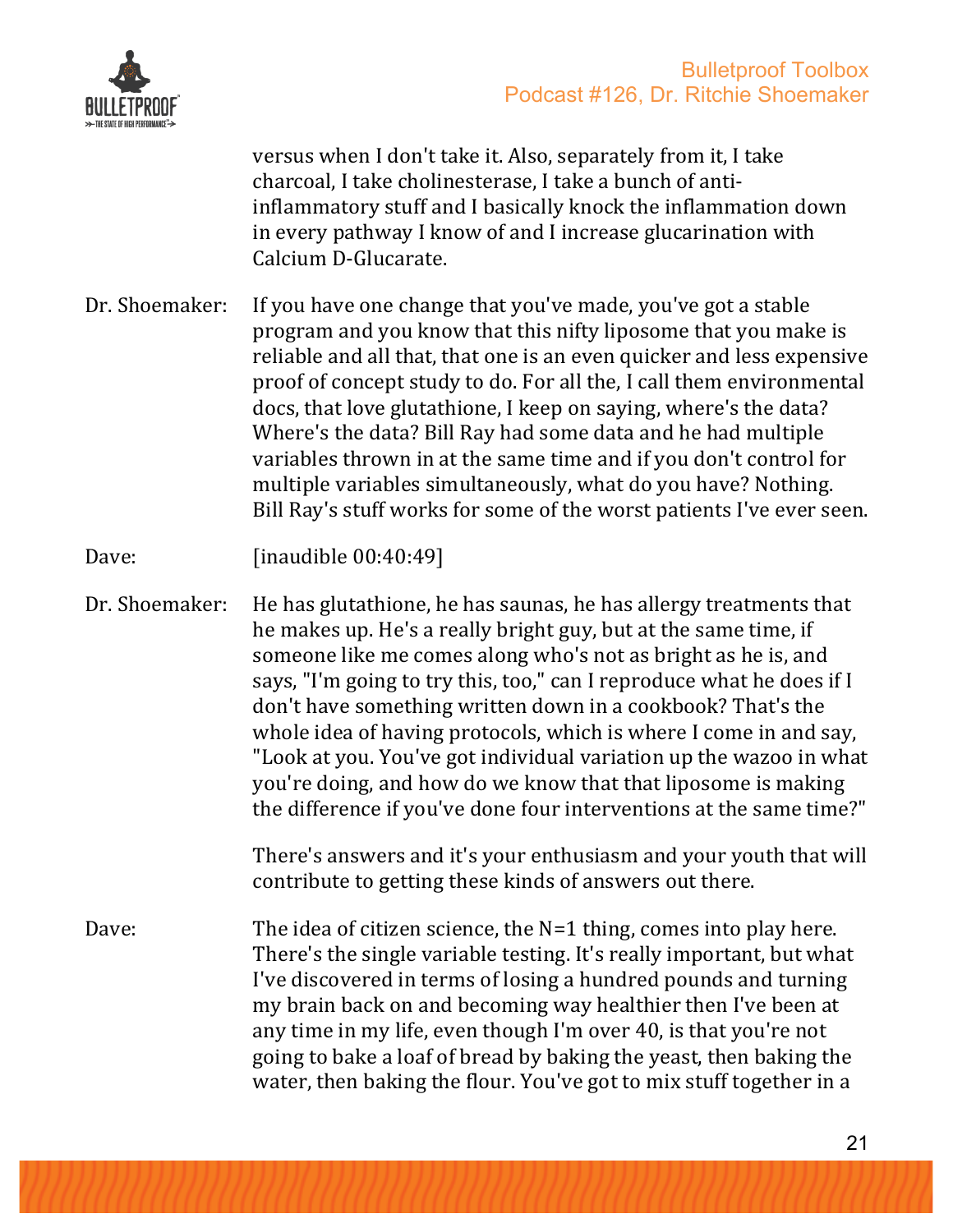

complex system in order to create a result. What I tend to do for something like inflammation is, I put everything in that I can think of and then I pull single variables out to see if it stops working.

If there's five things causing inflammation and you pull out this one, no change, then you pull out this one, no change, you oftentimes won't see it. For instance, you're allergic to casein and you're allergic to gluten, if you pull just one of them out of your diet, you're probably not going to see significant results at all. If you pull them both out at the same time, all of a sudden, everything changes. The complex interaction of our gut biome, the external, the exposome, all the mold and other things we're tied to and all, makes eliminating single variables easier than introducing single variables, at least for getting rapid results. Any comments on that approach?

Dr. Shoemaker: In 2004 at the beginning of the Chronic Fatigue Meetings that were held in Madison, Wisconsin, I gave the first talk of the morning and said, "Whatever you do, do one intervention at a time. Record data and be very precise." Jacob Teitelbaum gets up after me he said, "Ritchie's science is fine, there's nothing wrong with it, but my patients want to feel better so I do everything all at once." There still is no clear assessment of is Jacob right or am I right, but if what Jacob is going to do is going to be sent to many people with heterogeneity of genomics, heterogeneity of genetics, heterogeneity of inflammatory responses, he's going to find that some people get better, some people get worse and some people have no change, but he's not going to know any one of those three.

> Your idea's a variation of that, which is to remove one at a time. For example, it's very common for people that I see, who like supplements, to take 20 different kinds of supplements at a time. They'll have this, that and the other and I say, "Okay, do you know that your silymarin is actually healthy?" "Well, I don't know of any difference." I said, "Have you stopped it to see if you felt worse?" And they say, "No."

Dave: That's a problem.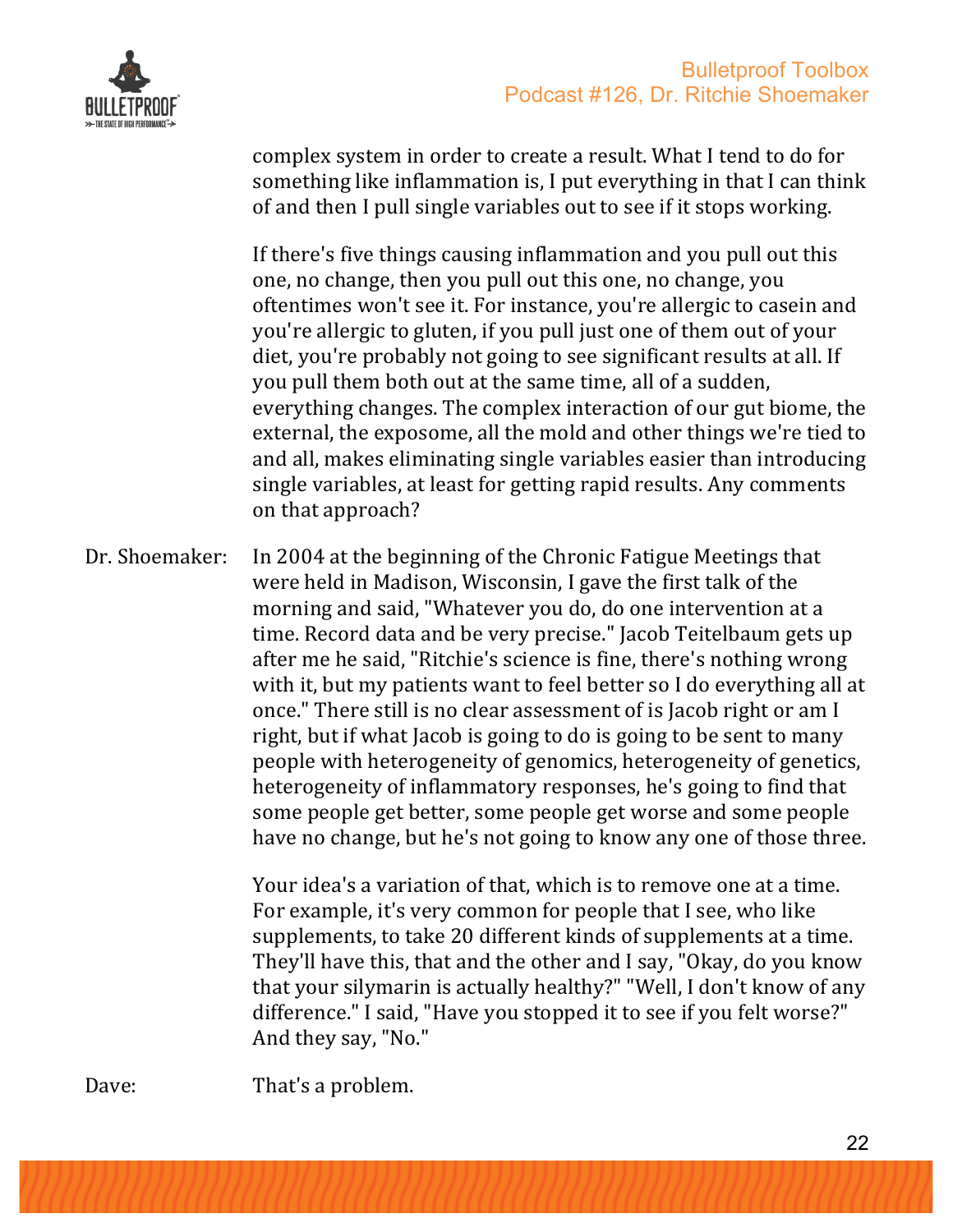

Dr. Shoemaker: "I've been told to take it." If you say, "Okay, let's get some of the inflammation cleared up and then take your supplements one at a time and remove them, and to do this basically repetitive reexposure trial. We're going to take you off it, do you get worse, and if so, we'll put you back on it, do you get better? Similarly, if we take you off something and you get better, then do we give it

back to you and do you get worse?"

You're doing, with food stuffs for example, taking away casein and putting back casein and see if they get better. They're different variations of the same thing, but I think you're still trying to address things in a more scientific manner than to say, "Take 20 supplements at once and I'll see you next year. Oh, buy the supplements from the lady at the front desk, it's a thousand dollars today for your half-price bill."

Dave: Yeah, it's a frustrating thing. The practitioners that I work with, they know that people get better on the supplements, but they don't always know exactly this is the one that did it. I decided a long time ago that one of the cheapest things I could have was expensive pee. In other words, I know that some of the supplements I'm taking might not, right now, be doing something. I also know that what I eat, what I breathe, whatever else I'm exposed to, the level of stress I'm under, that'll change and having the raw material there probably isn't harmful. If I can find research that says it is, then I'm probably not going to take that vitamin.

> It's one of those things, it is very individualized and the notion of biohacking, of using devices to track how we're doing. I'm an advisor to the HeartMath Institute, so is hear rate variability a good measure for whether those supplements worked or not? Did it drop or did it go up? Heart rate variability is a pretty neat, short-term sign of the overall level of sympathetic nervous system stress. I can tell you that my sympathetic stress goes way up when I'm exposed to toxins or when I'm having a hard time excreting them. It does for everyone.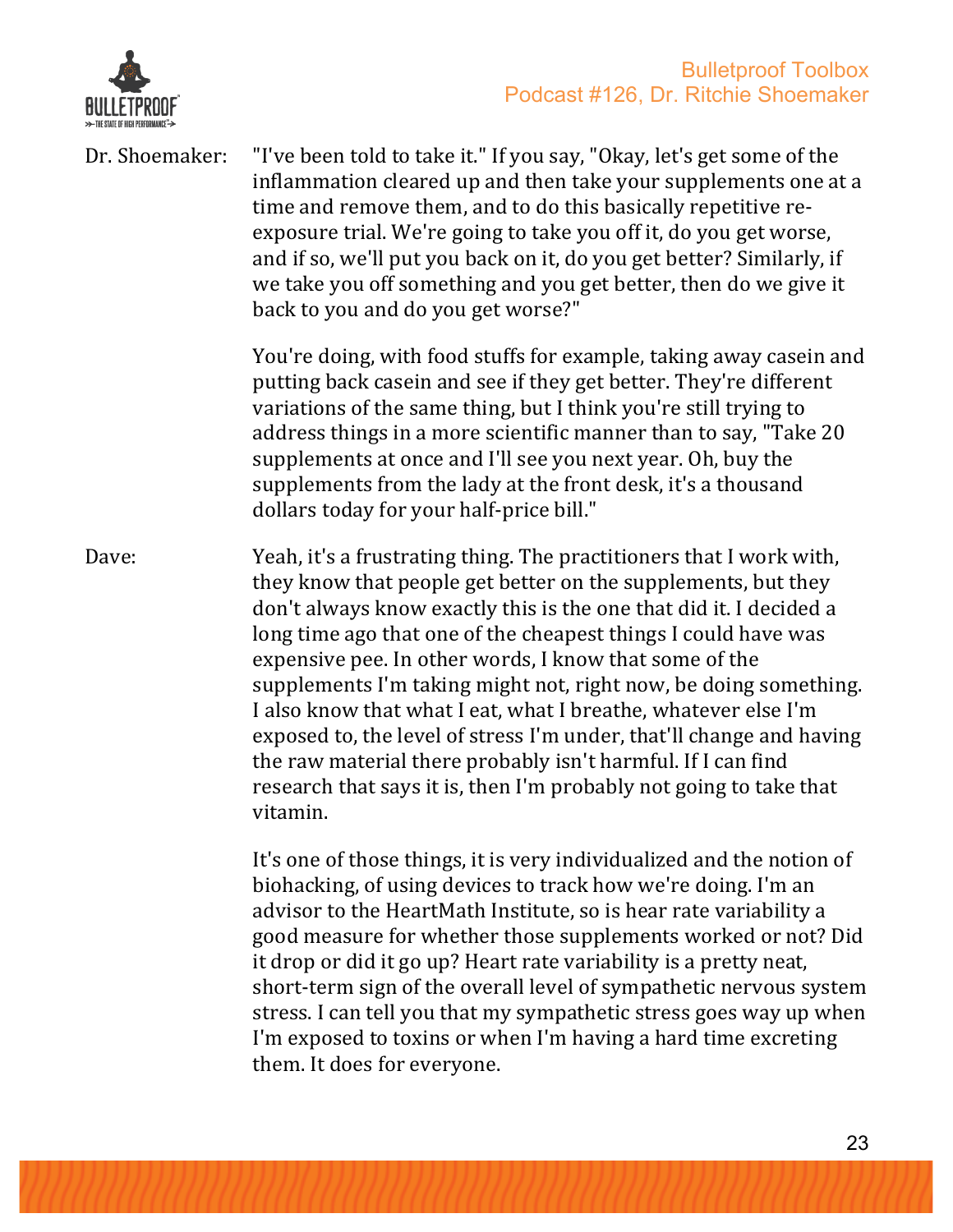

| Dr. Shoemaker: | I'm going to stop you on that, just for fun. If we look at exposures,<br>we know that for some people affected by a moldy building or<br>water-damaged building and they go in, they start feeling bad or<br>even if they're not feeling too bad, they leave quickly, we know<br>that there is going to be in a subset of those people, a significant<br>rise of pulmonary artery pressure. If you have a rise in pulmonary<br>artery pressure, that means it's harder for blood to get from the<br>right side of the heart to the lung, which means the blood coming<br>back from the lung to the left side of the heart, which we call<br>venous return, is going to be impacted. |
|----------------|-------------------------------------------------------------------------------------------------------------------------------------------------------------------------------------------------------------------------------------------------------------------------------------------------------------------------------------------------------------------------------------------------------------------------------------------------------------------------------------------------------------------------------------------------------------------------------------------------------------------------------------------------------------------------------------|
|                | If you are trying to do something, like go up a flight of steps, and<br>you've got reduced venous return from an exposure or maybe<br>from the winter pork that you ate two days ago, what will happen<br>is that if you don't control for PA pressure you will have a<br>problem maintaining cardiac output. How do you increase cardiac<br>output if you can't increase stroke volume because of venous<br>return problems? You increase pulse rate. If you're going to look<br>at heart rate variability, which is looking at pulse changes, you've<br>got to control for PA pressure.                                                                                           |
| Dave:          | You can use heart rate to determine basically a food sensitivity.<br>Your heart rate goes up by 16 beats per minute or more on a<br>regular basis.                                                                                                                                                                                                                                                                                                                                                                                                                                                                                                                                  |
| Dr. Shoemaker: | The key thing is that if we know you don't have a rise in<br>pulmonary artery pressure with exercise, that's an important<br>variable to put in before you look at heart rate variability.                                                                                                                                                                                                                                                                                                                                                                                                                                                                                          |
| Dave:          | All right, I'm going to have to bring my buddies from the<br>HeartMath Institute on to talk about that, because there's heart<br>rate, but if you look at the change between the spacing of each<br>heart beat, you're getting a different signal there. Even if the<br>overall heart rate goes up, if the sympathetic stress on the<br>organism is lower, the inter-beat variability will increase.<br>Basically the spacing between each heart beat should vary<br>regularly, even if you have a higher heart rate or a low heart rate.                                                                                                                                           |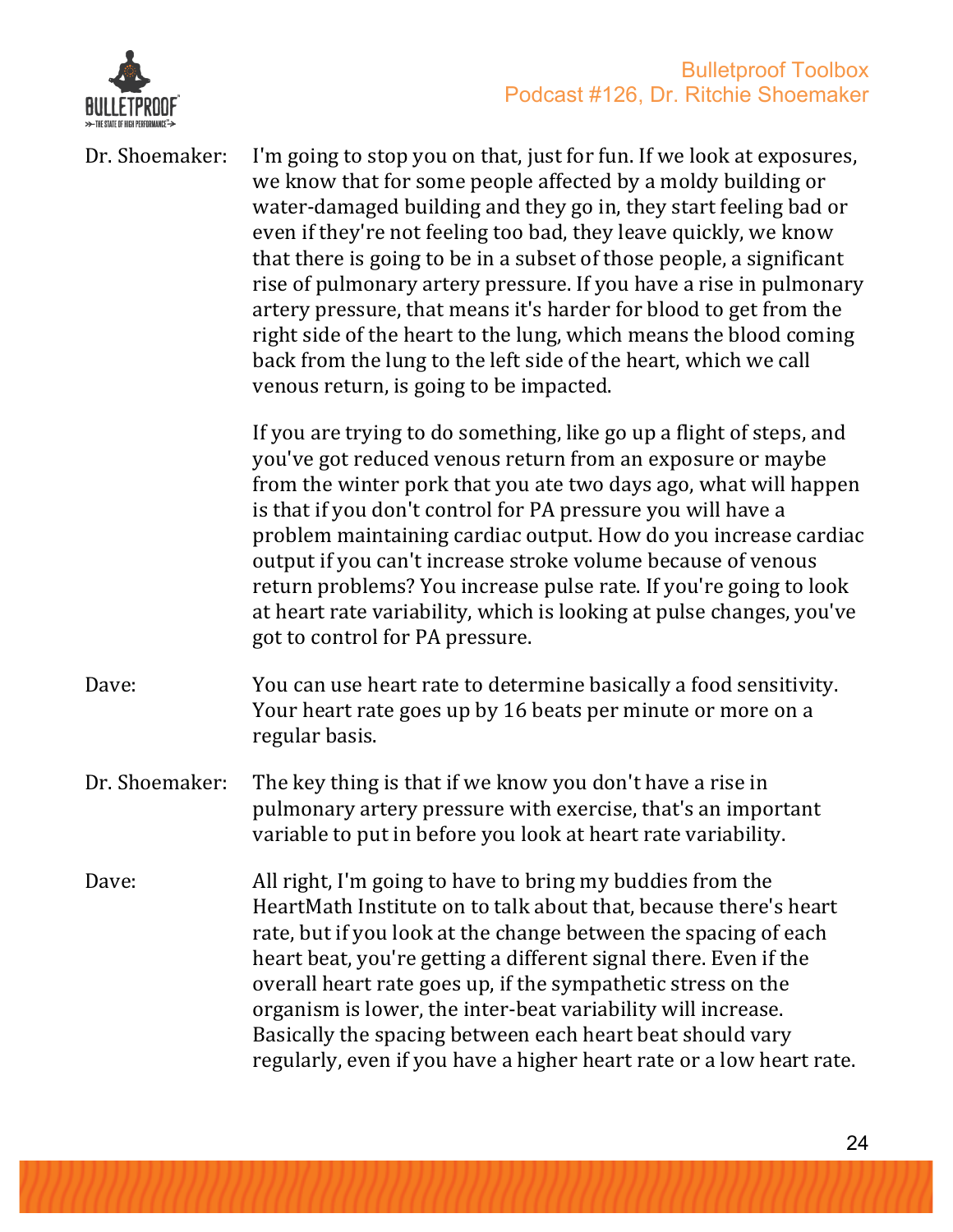

Dr. Shoemaker: I knew we'd have a lot of good energy going today. Sinus arrhythmia is part of life that everybody has and so, once more, if we're going to try to bring some science in and to take your thoughts and your feelings to the masses, we need to have good controls put in there. Good controls is the basis of good science.

> Going back to the very important part of  $N=1$ , being pretty primitive in how I've recorded data that was unusual in the past, I had a Ziploc bag that sat right in front of my chart rack and I had sticky notes of people with unusual conditions and when I saw two I had two of them written on the same sticky note. This was the very sophisticated way that led me to understand about gastroparesis being so common in people who have chronic inflammatory response syndromes. We used to think that GI function that was diminished was confined with suma contractility [inaudible 00:49:33] as our model to older diabetics with bad control. It turns out about ten percent of mold patients will have elements of gastroparesis, but it was just one after another of these sticky notes in my Ziploc bag that led me to say, "Hey, wait a minute, let's look at it systematically." That was a collection of  $N=1$ .

- Dave: The cloud computing stuff that I've spent most of my career working on has changed the  $N=1$  game. We can now do things like CureTogether, which is a website where people do this, and some other ones that I'm actively working to support now, where we look at, okay, who are people who have some similar observations here and then we can organize little tests. Before, we would have relied on you to notice this on your Post-It Notes and now it's something where between Google and between all the other things we can do, we can even coordinate things like, oh, let's all look at our 23andMe genetic profile analysis and see what's common between that. There's groups doing this.
- Dr. Shoemaker: You want to look at the genomics from proteogenomics because that's so, so much better, but that's down the road. You know, there was a comment the other night, I think it was during the news, a fellow from Google, I think it was, was saying that Google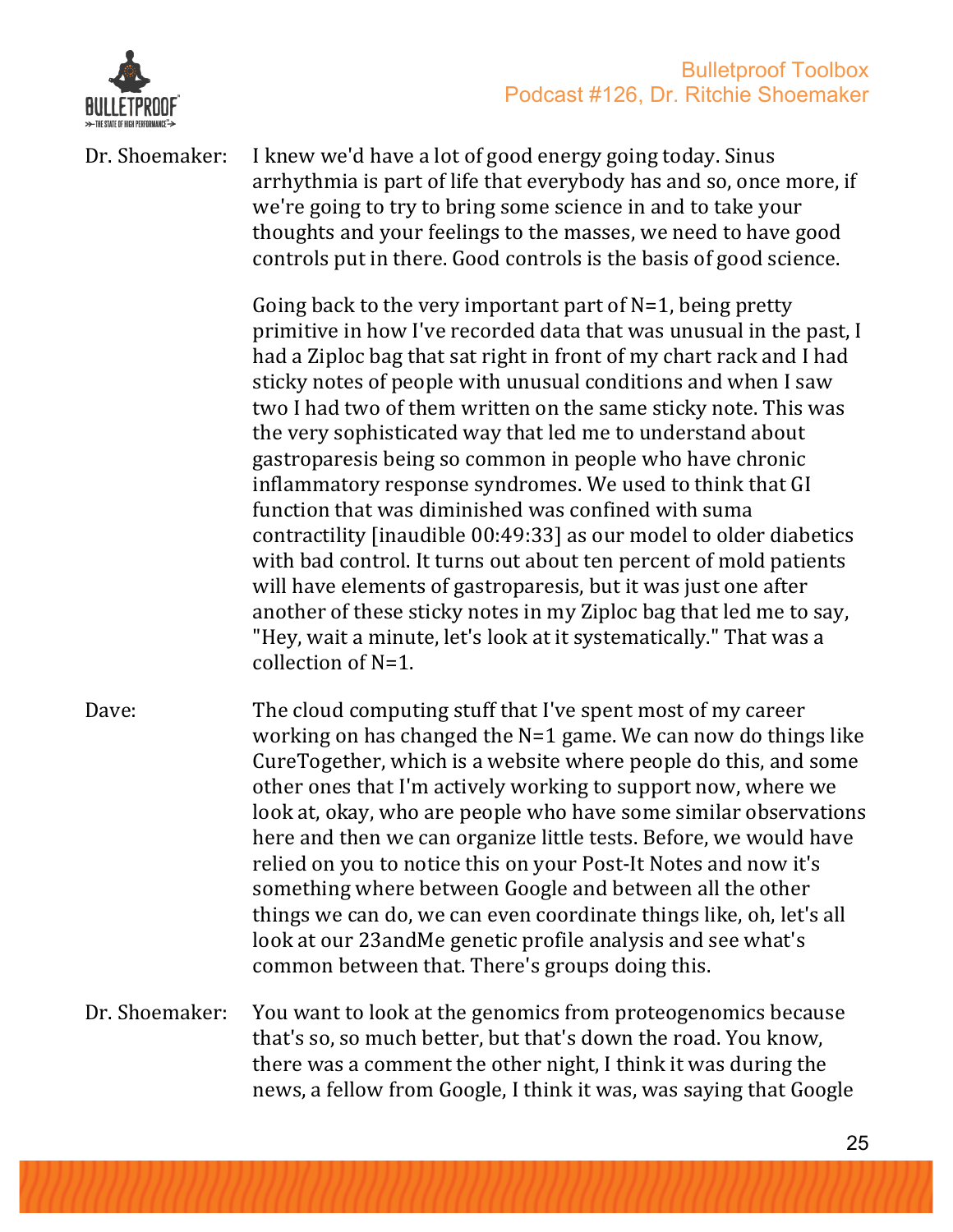

is going to revolutionize revolutions. The Internet will take down governments before anything else will. If this cloud technology you're talking about coordinates communication, is focused on a million people from Australia all the way around to South Africa, there's no end to the data that can't be collected and if the data is collected, somebody's going to have the computer savvy to mine that data. That's where the world's going to be, it won't be people with my Ziploc bag and the sticky notes. Dave: I'm excited about the changes that come from that. There's a

- couple more questions that I'd love to ask you. The first one, is there a case that says people should be eating food that contains some amount of mold toxins in it? Are there potential benefits that we know about or don't know about?
- Dr. Shoemaker: Interesting question. I know full well that my incidence of people with low levels of VEGF, Vascular Endothelial Growth Factor, is way, way more in coming out of moldy buildings than not. The incidence of cancer in those people is way, way down. If we look at the anti-angiogenesis movement that Judah Folkman from Children's in Boston kind of got started years ago, his insight, looking at what stopped new blood vessel growth needed to feed tumors, was almost like discovery of penicillin with Aldousander Fleming. He left Oakland a petri dish that had some epithelial cells in it and it was Friday night and he comes back on Monday and all these epithelial cells are all ruffled and crinkled and they're dying. He goes, "My God, look at this." In the middle, what was growing was colony of Aspergillus fumigatus.
- Dave: 0f course. One of the nasties.
- Dr. Shoemaker: And Fumagillin was the first anti-angiogenic agent that there was. Now compare that to the possible benefit in reduction of angiogenesis to aflatoxin, which is reported to be associated with liver cancer, especially in China, and everywhere else. If you look at the microsystin literature, guess where you find liver cancer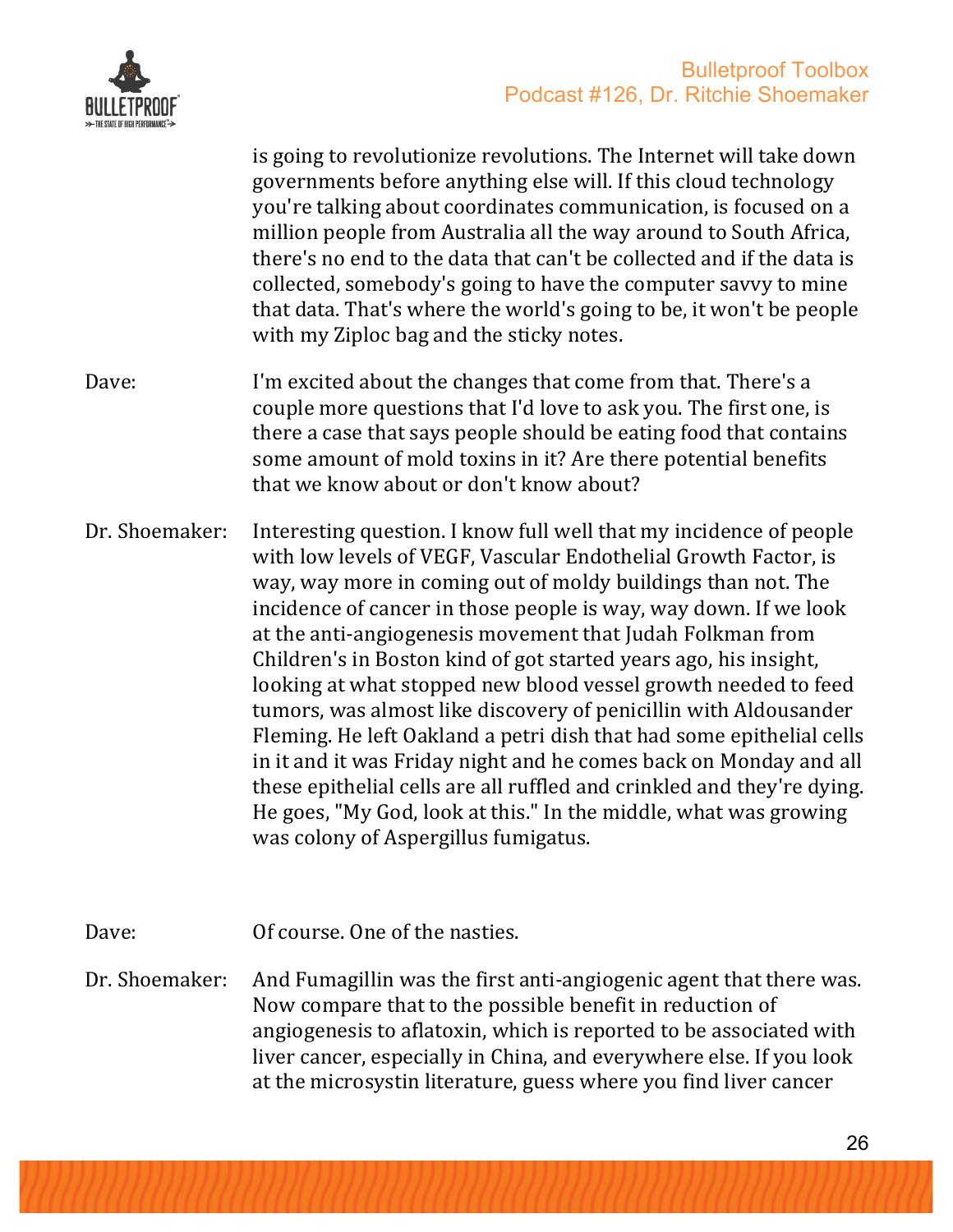

increase with exposure? It's China and Australia. Are we looking at one variable of aflatoxin, another variable  $\lceil$ inaudible  $00:53:23\rceil$ microsystin, or is there some sort of interaction between the two?

Dave: These are the things that I really want to know more about. In the meantime, my conclusion is that for people who are interested in being very high performing, there is no reason to intentionally eat even low levels of mold toxins. A very substantial number of people experience improvements, particularly cognitively, when they avoid them, which is why I test for them in my products the way I do. I've even developed some proprietary testing protocols. Partly, yeah, I'm a canary, so I'm more sensitive and I can feel stuff, but when I replicate that with lab testing and then I make those products, people who aren't canaries are like, "Wow. I had a different kind of day because I avoided these things."

> That's kind of the root of the work I'm doing, in large part, because I really like to feel good all the time. The stuff that makes me feel good all the time, that I can replicate and make repeatable, seems to make other people do the same thing. There's a lot more science that I'm really interested in funding on this.

Dr. Shoemaker: The passion that I'm seeing in you and the desire to make things happen, to me that's an indispensable element that must be there. I hope that you can find the funding you need and some colleagues to join along with you in your quest. This does not sound quixotic at all. It doesn't sound crazy at all. It sounds like you have a chance to bring your insights to a far bigger population. My concern is that I'm a bit embarrassed with that my profession, that being a licensed physician, includes a lot of people that don't like to read, that don't want to think outside the box. As such, physicians are even slower than politicians to learn things and certainly the attorneys are quicker along the way.

> As you go forward in your quest, always challenge your own thoughts, your own hypotheses from today, challenge those tomorrow. That's part of my bulletproof world, is to say, "Did this assumption that I made actually bear out?" Another bulletproof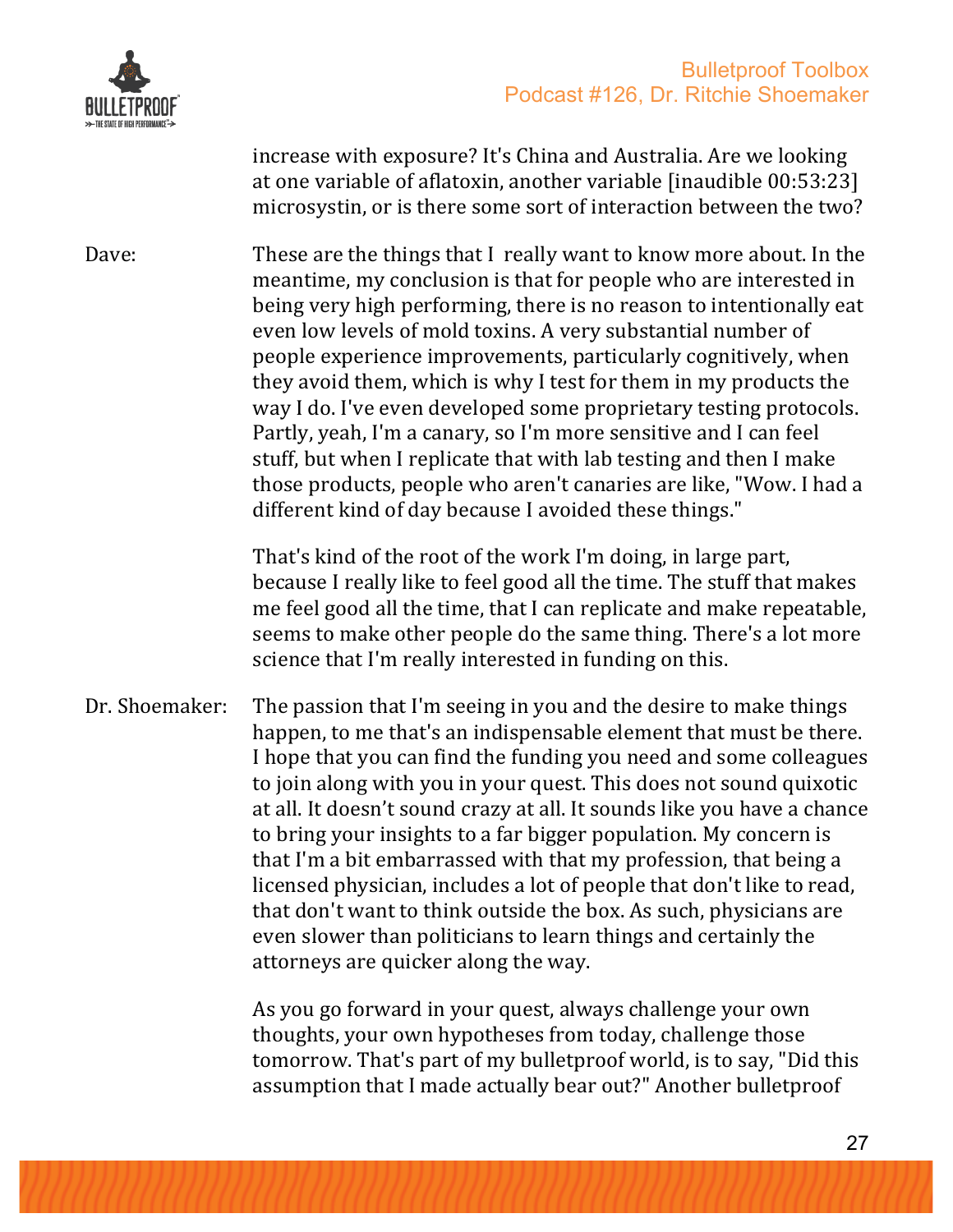

idea is the key to understanding, thank you Aldous Huxley, is casting out false knowledge. Here you've got 23andMe is fighting with the FDA. They haven't done anything as far as their stuff since December thanks to federal agency. If they're right, good, get the data put out. It is just a stumbling block, because until they can pass agency review, people are going to throw rocks at them. It's a reality.

Dave: I get some rocks and the cool thing is, is there are certain things you can do where it's painfully obvious that it works. "Oh, I lost ten pounds in a week and I had the best week of my life." At that point there are few regulatory agencies in the world that are going to stop people from wanting to do more of what makes them feel much better. If you can't feel it working, then it's probably not as good as it could be.

> We're out of time, but there's one question I've asked every guest on the show. And that question is, what are your top three pieces of advice for people who want to perform better? This doesn't have to be just from your work as a physician, but your entire life's lessons, three most important pieces of sage knowledge for us.

Dr. Shoemaker: The most important one comes from the Greeks and that's be true to vourself. Being true to yourself means that you're honest, means you're thorough, you look at things with rigor. The second piece that I have to remember since I tend to say too much is, the tongue is the enemy of the neck, and by all means, recognize who your audience is, what your audience is going to be saying and thinking, and then recognizing as well is that if we really want to look at any kind of social situation, you need to look to see where the energy is. For some people it's sex, for some people it's aggression, for some people it's money, some people it's power. In your case I see the tremendous driver being knowledge. As that, I will just go back to the Aldous Huxley quote, is that as you refine your knowledge and as you continue to cast out false knowledge, then when you have the understanding, then you're ready to go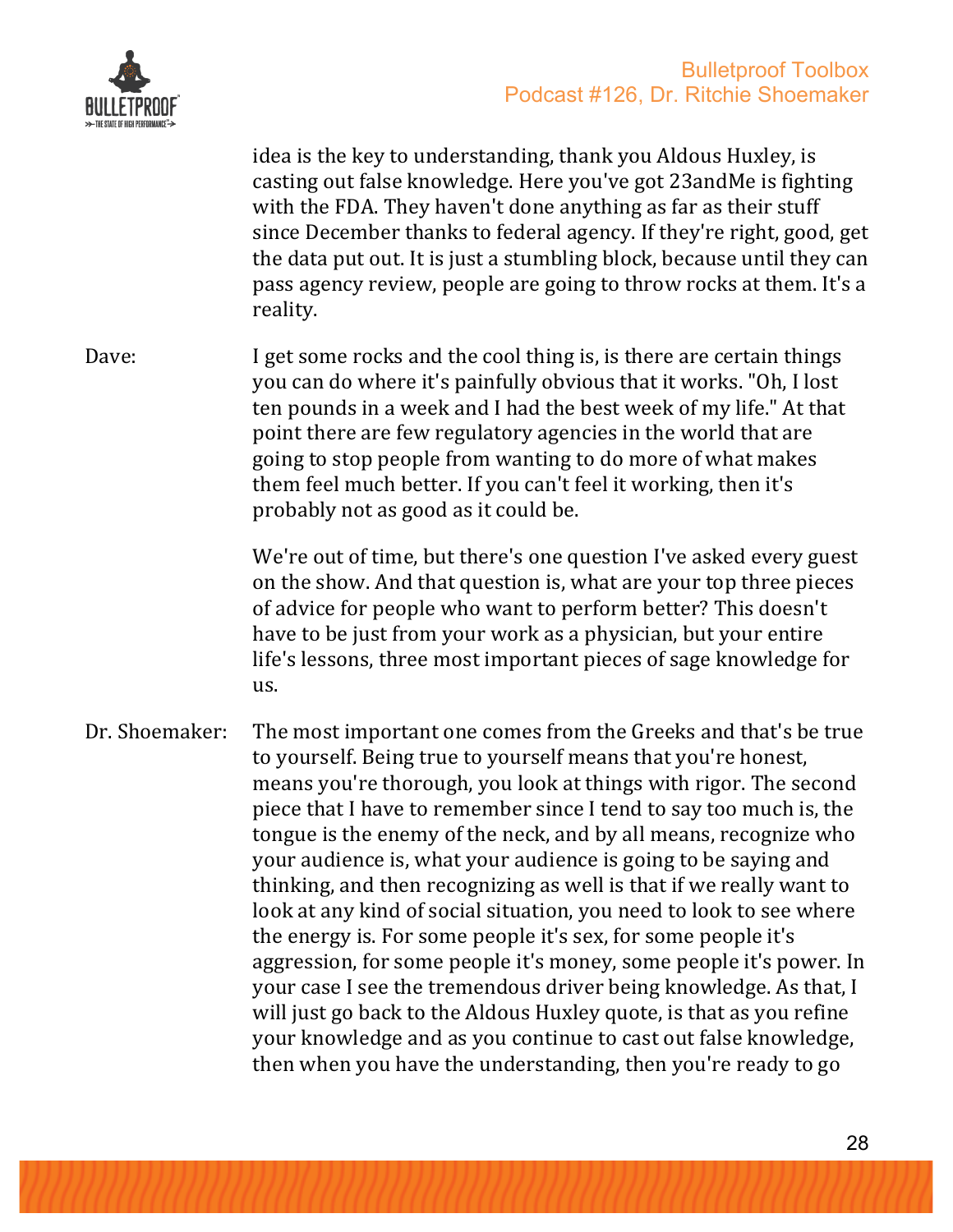



forward and people can throw all the rocks they want but your understanding will take the day and win it.

Dave: Wow, that's awesome. Dr Shoemaker, thank you a ton for being on the show today. It's an honor to get to talk to you in person because your writing has literally helped me understand some things about what's going on in the gut, what's going on with the inflammation, that has not just helped me, but it's helped the people that I've worked with, some of the writing I've done, where people have read that and been helped. Your knowledge is definitely spreading.

> Where should people go, other than to buy your books, Mold Warriors and Surviving Mold, on Amazon or somewhere? Do you have a website that they should go to?

Dr. Shoemaker: Survivingmold.com is just filling up with really nifty things to look at. We're bringing in writings from multiple other practitioners and providers. There's a lot of remediation. That's a good place to go. There's an awful lot of free downloads, frequently asked questions are important. People should really know what their [Visual Contrast Sensitivity test is and what that of their kids is, can do that. It's a few bucks, but it's worth looking at.

Dave: Wait, we didn't talk about that, but let's do that.

Dr. Shoemaker: Another day.

#### Dave: It's out of order. If you have 30 seconds to explain what a VCS test is, it was on my list of questions. I just forgot to ask it to you.

Dr. Shoemaker: If we look at the reduction of blood flow into certain organs, we can measure, using MR spectroscopy, rising lactate in the brain. But how can we measure the so-called capillary hypoperfusion elsewhere in the body? We can measure directly velocity of flow in blood vessels in the retina in the neural rim of the optic nerve head and reduction of flow will create a neurologic deficit in a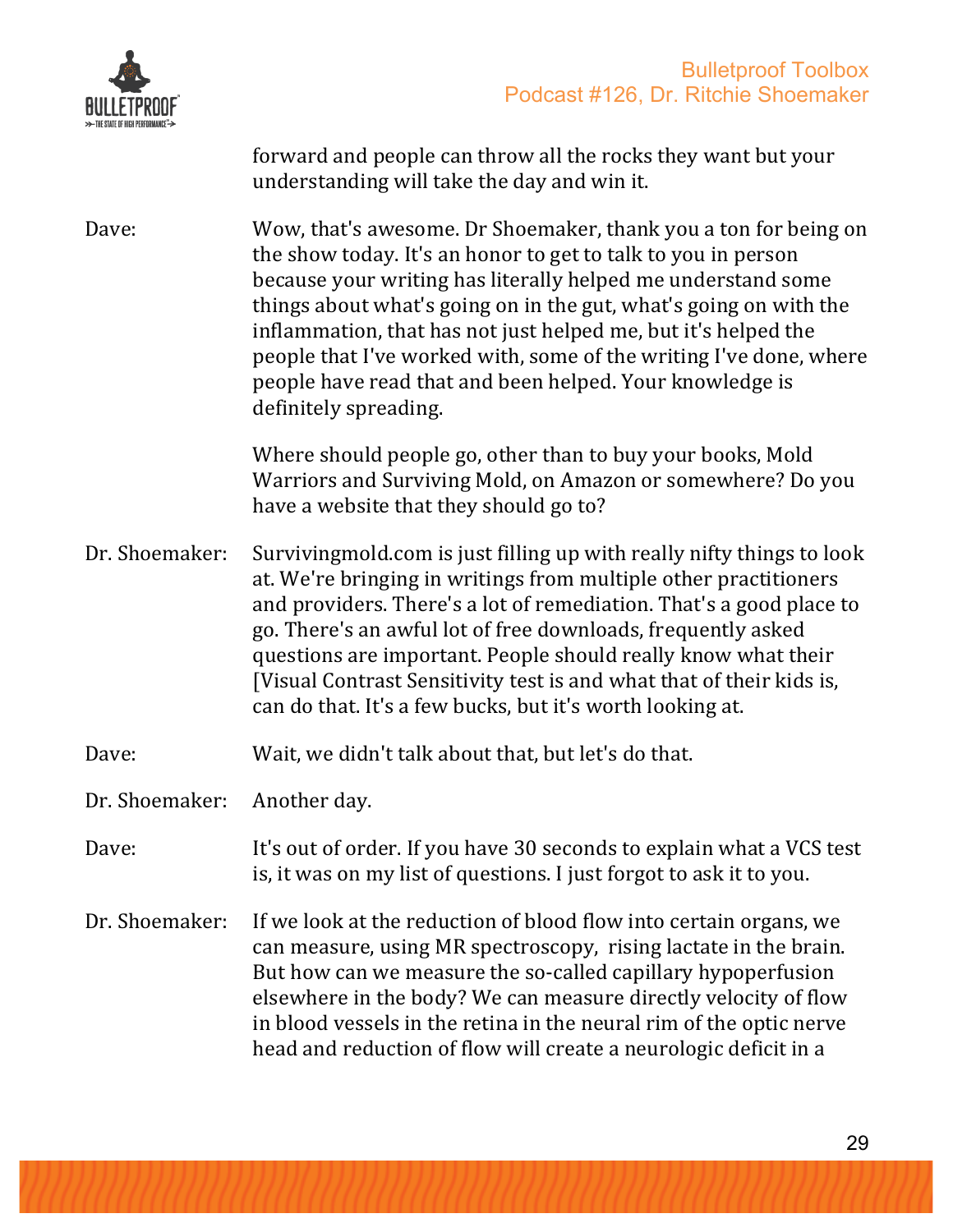

|                | function of vision that impacts what's called contrast, and that's<br>the ability to see a gray image against a gray background.                                                                                                                                                                                                                                                                                                       |
|----------------|----------------------------------------------------------------------------------------------------------------------------------------------------------------------------------------------------------------------------------------------------------------------------------------------------------------------------------------------------------------------------------------------------------------------------------------|
|                | If you think for a minute of a white image on a white background,<br>if you're driving along on a sunny day in Florida where everything<br>is made of coral and this nice blond lady with her white shirt gets<br>out of her white convertible, are you going to be able to see her, of<br>white on white? If you were a fighter pilot, are you going to be<br>able to see the MiG coming out at you out of the gray, gray on<br>gray? |
|                | Contrast vision is one element of our neurologic function of vision<br>that's affected dramatically and rapidly by capillary<br>hypoperfusion coming inflammatory responses. We can measure<br>it, record it, use as a monitor to show improvement with therapy.<br>Also, it will show relapse if there is re-exposure, but it also will<br>show us stability if there's no exposure and treatment has been<br>obtained.               |
| Dave:          | The translation of that for people who are listening, this a<br>biohacking technology. By looking at the test that Dr Shoemaker<br>has created, and seeing if you can differentiate between fine<br>shades of gray, you can tell something about the state of your<br>brain that you otherwise wouldn't be able to tell. It's pretty cool.<br>I've used it myself.                                                                     |
| Dr. Shoemaker: | I never have thought about that as biohacking, but you're exactly<br>right and thank you for that. It was worthwhile talking to you, not<br>just to meet you, but to learn about VCS is a biohacking device.<br>That's cool.                                                                                                                                                                                                           |
| Dave:          | Thanks, Dr. Shoemaker. Have an awesome day.                                                                                                                                                                                                                                                                                                                                                                                            |
| Dr. Shoemaker: | Okay, man. Keep in touch. Bye-bye.                                                                                                                                                                                                                                                                                                                                                                                                     |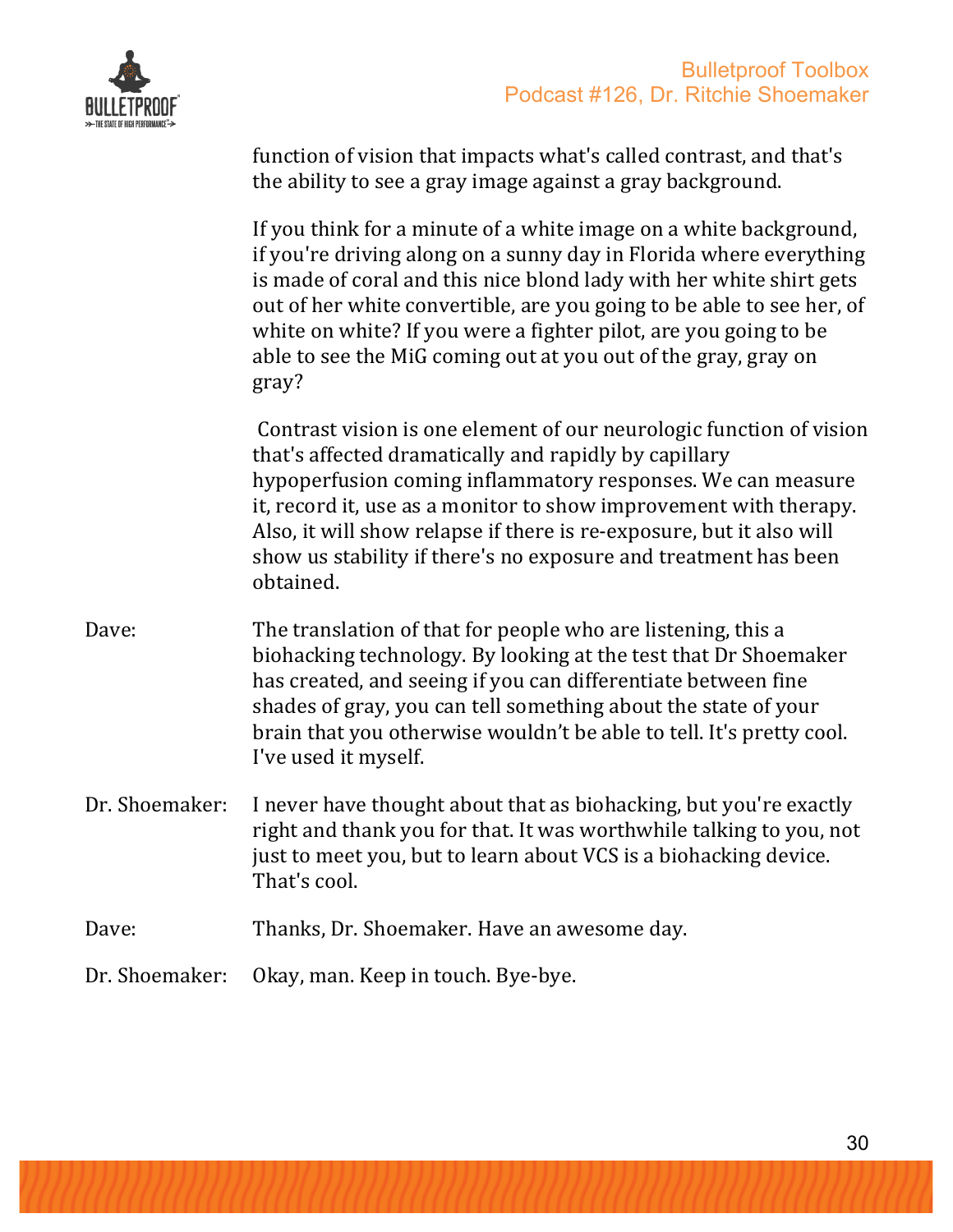

# **Quick Reference Guide**

- VIP: Vasoactive intestinal polypeptide
- Dr. Shoemaker's paper on VIP
- Chromosome 6
- HLA DR: Human Leukocyte Antigen is the name of the gene that encodes for major histocompatibility complex (MHC) relating to the immune system. Resides on Chromosome 6.
- "24-25% of people cannot make adequate antibody responses" to water damaged buildings
- TGF b-1: Transforming Growth Factor Beta-1 is a polypeptide member of cytokine family. Performs cellular functions including cell growth, proliferation, differentiation, and apoptosis.
- VIP Treatment: To see if someone will tolerate VIP for treatment you get a baseline blood sample of TGF B-1 and track symptom changes and take another blood sample in 15 minutes. If TGF B-1 goes up its possible the person is coming from a mold environment.
- "TGF B-1 induces production of compounds that block correction of brain damage after the fact. So if you have traumatic brain injury, if you got concussion and all this stuff, you start making stuff called glial fibrillary acidic protein…that stops the reassessment of interaction of these fibers called Purkingy fibers in the brain. So not only is there an acute injury but that acute injury is multiplied by a genomic change."
- Neuroquant article by Dr. Shoemaker and video presentation from Virginia Institute of Neuropsychiatry
- Key to having tight junctions in gut non-permeability: MSH: Melanocyte Stimulating Hormone
- Eimeria Parasite (of malaria family) in baby chicks. Farmers give the baby chicks Monensin and Nigericin which can prevent the release of the endosome which will create insulin resistence.
- Metabolomics: scientific study of unique chemical fingerprints that specific cellular processes leave behind.
- Autophagy
- **Proteogenomics**
- Vascular Endothelial Growth Factor (VEGF)
- Aspergillus fumigatus
- Visual Contrast Sensitivity (VCS) as biohacking tool: A biohacking technology by looking at this test you can tell things about the state of your brain by differentiation of shades of gray.

## **Featured**

#### Surviving Mold

Surviving Mold: Life in the Era of Dangerous Buildings

Mold Warriors: Fighting America's Hidden Health Threat

Visual Contrast Sensitivity (VCS)